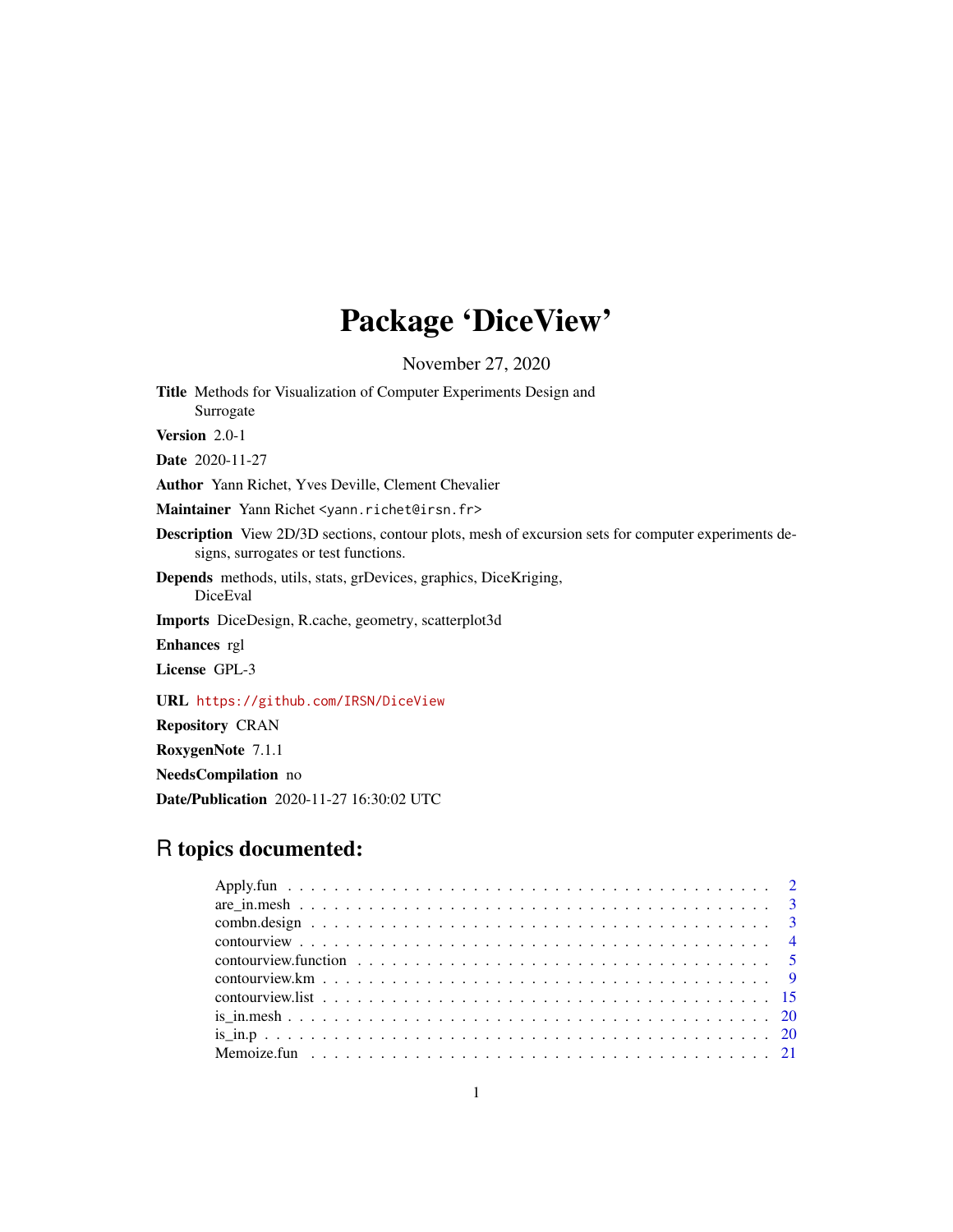## <span id="page-1-0"></span>2 Apply.fun

#### **Index** [33](#page-32-0)

Apply.fun *Apply Functions Over Array Margins, using custom vecorization (possibly using parallel)*

## Description

Emulate parallel apply on a function, from mclapply. Returns a vector or array or list of values obtained by applying a function to margins of an array or matrix.

## Usage

Apply.fun(FUN, X, MARGIN = 1, .combine = c, .lapply = parallel::mclapply, ...)

## Arguments

| <b>FUN</b> | function to apply on X                                    |
|------------|-----------------------------------------------------------|
| Χ          | array of input values for FUN                             |
| MARGIN     | 1 indicates to apply on rows (default), 2 on columns      |
| .combine   | how to combine results (default using $c(.)$ )            |
| .lapply    | how to vectorize FUN call (default is parallel::mclapply) |
|            | optional arguments to FUN.                                |

#### Value

array of values taken by FUN on each row/column of X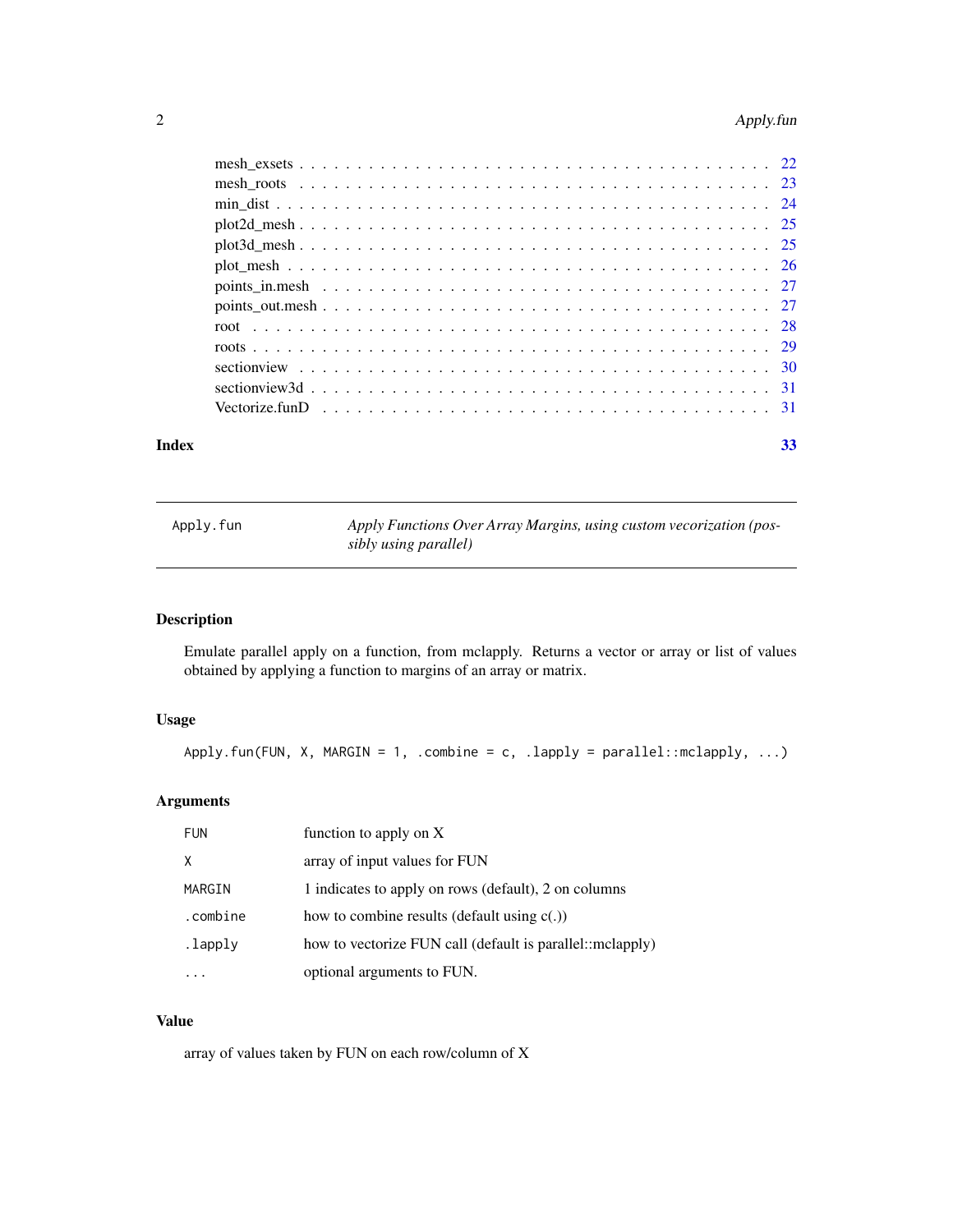## <span id="page-2-0"></span>are\_in.mesh 3

## Examples

```
X = matrix(runit(10), ncol=2);rowsums(X) == apply(X, 1, sum)apply(X,1,sum) == Apply.fun(sum,X)X = matrix(runif(10), ncol=1)rowsums(X) == apply(X, 1, sum)apply(X,1,sum) == Apply.fun(sum,X)X = matrix(runif(10), ncol=2)f = function(X) X[1]/X[2]apply(X,1,f) == Apply.Fun(f,X)
```
are\_in.mesh *Checks if some points belong to a given mesh*

## Description

Checks if some points belong to a given mesh

#### Usage

are\_in.mesh(X, mesh)

## Arguments

|      | points to check                             |
|------|---------------------------------------------|
| mesh | mesh identifying the set which X may belong |

#### Examples

```
X = matrix(runif(100), ncol=2);inside = are_in.mesh(X,mesh=geometry::delaunayn(matrix(c(0,0,1,1,0,0),ncol=2),output.options =TRUE))
print(inside)
plot(X,col=rgb(1-inside,0,0+inside))
```

| combn.design | Generalize expand.grid() for multi-columns data. Build all combina- |  |
|--------------|---------------------------------------------------------------------|--|
|              | tions of lines from X1 and X2. Each line may hold multiple columns. |  |

#### Description

Generalize expand.grid() for multi-columns data. Build all combinations of lines from X1 and X2. Each line may hold multiple columns.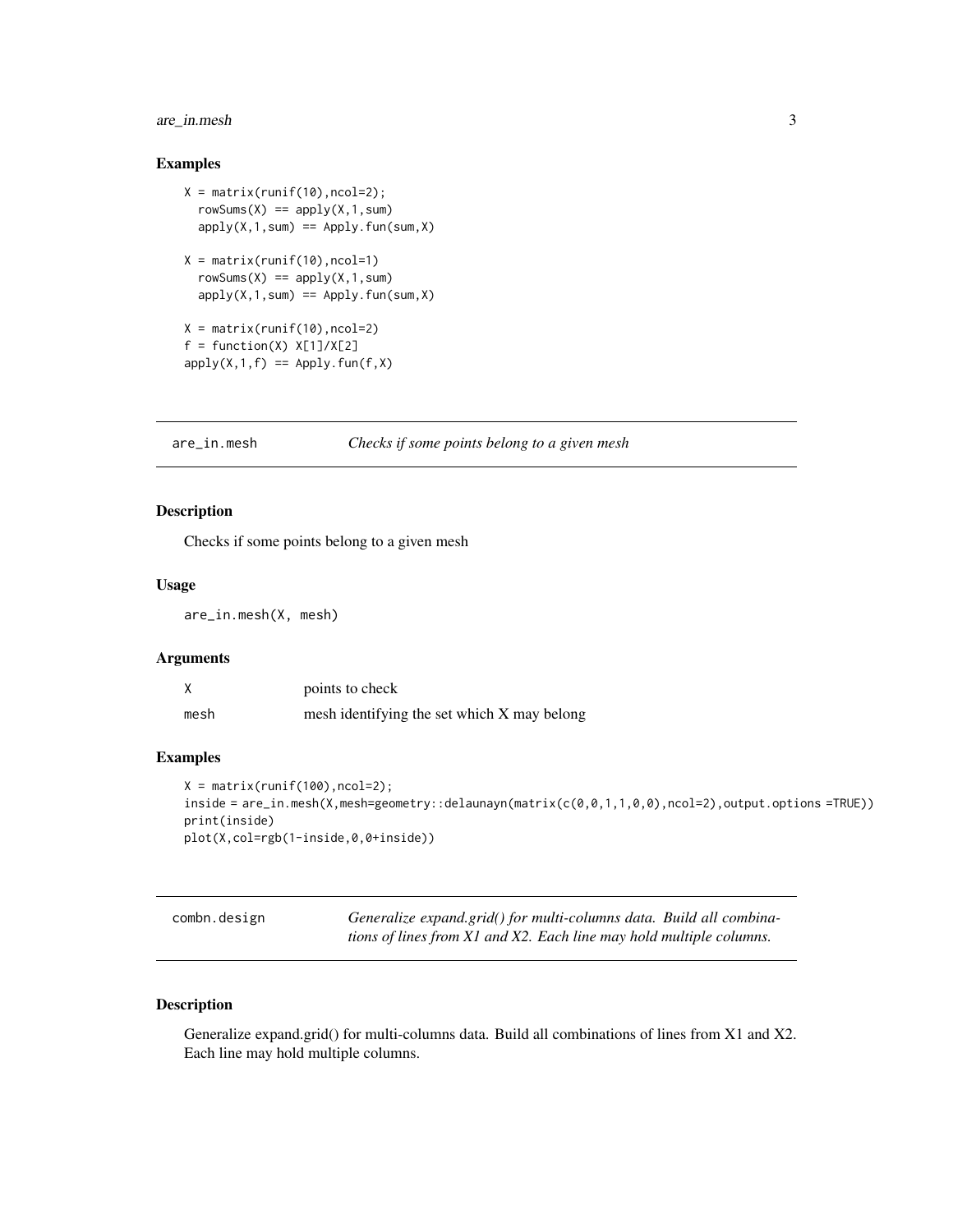#### <span id="page-3-0"></span>Usage

combn.design(X1, X2)

#### Arguments

| combn.design(matrix(c(10,20,30,40),ncol=2),matrix(c(1,2,3,4,5,6),ncol=2)) | X1             | variable values, possibly with many columns                                                            |
|---------------------------------------------------------------------------|----------------|--------------------------------------------------------------------------------------------------------|
|                                                                           | X <sub>2</sub> | variable values, possibly with many columns combn.design(matrix(c(10,20),ncol=1),matrix(c(1,2,3,4,5,6) |

| contourview | Plot a contour view of a kriging or modelPredict model including de- |
|-------------|----------------------------------------------------------------------|
|             | sign points, or a function.                                          |

## Description

Plot a contour view of a kriging or modelPredict model. It is useful for a better understanding of a model behaviour.

## Usage

```
contourview(model, ...)
```
## Arguments

| model    | an object of class "km", a list that can be used in a "model Predict" call, or a<br>function.  |
|----------|------------------------------------------------------------------------------------------------|
| $\cdots$ | other arguments of the contourview. km, contourview. list or contourview. function<br>function |

```
## A 2D example - Branin-Hoo function
## a 16-points factorial design, and the corresponding response
d \leq 2; n \leq -16design.fact \leq expand.grid(seq(0, 1, length = 4), seq(0, 1, length = 4))
design.fact <- data.frame(design.fact); names(design.fact) <- c("x1", "x2")
y <- branin(design.fact)
## kriging model 1 : matern5_2 covariance structure, no trend, no nugget effect
m1 <- km (design = design. fact, response = y)
contourview(m1)
contourview(branin, dim = 2, add=TRUE)
```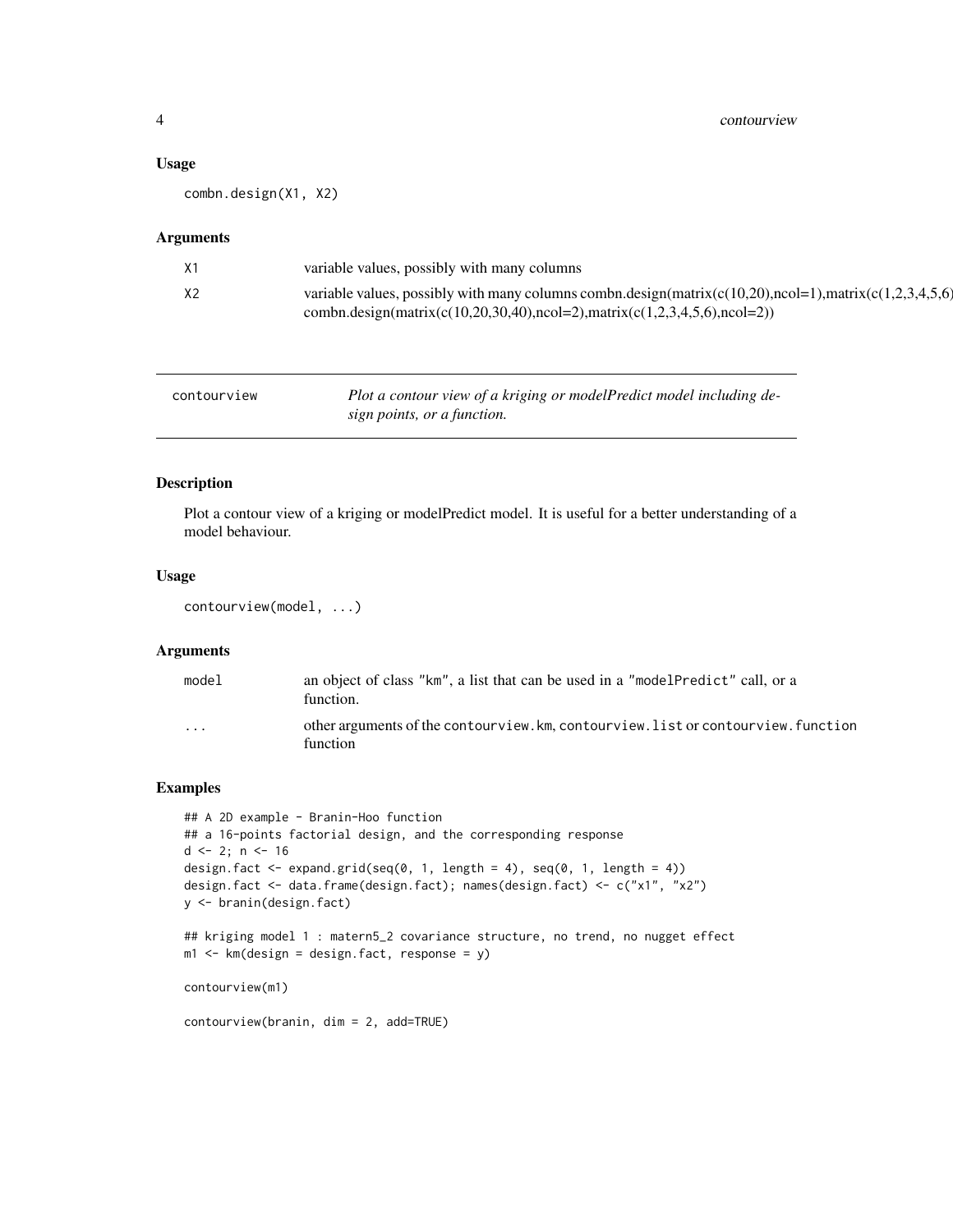<span id="page-4-0"></span>contourview.function *Plot a contour view of a function.*

## Description

Plot one section view per dimension of a function thus providing a better understanding of the model behaviour.

Plot a 3-D view of a function. Provide a better understanding of the model behaviour.

#### Usage

```
## S3 method for class '`function`'
contourview(
 model,
 dim = ifelse(is.null(center), 2, length(center)),
 center = NULL,
 axis = NULL,npoints = 20,
 nlevels = 10,
 col = "blue",filled = FALSE,
 mfrow = NULL,
 Xname = NULL,
 vname = NULL,
 Xscale = 1,yscale = 1,xlim = c(0, 1),ylim = NULL,
 title = NULL,
 add = FALSE,...
\mathcal{L}## S3 method for class '`function`'
sectionview(
 model,
 dim = ifelse(is.null(center), 1, length(center)),
 center = NULL,
  axis = NULL,npoints = 100,col_surf = "blue",
 mfrow = NULL,
 Xname = NULL,
  yname = NULL,Xscale = 1,yscale = 1,
```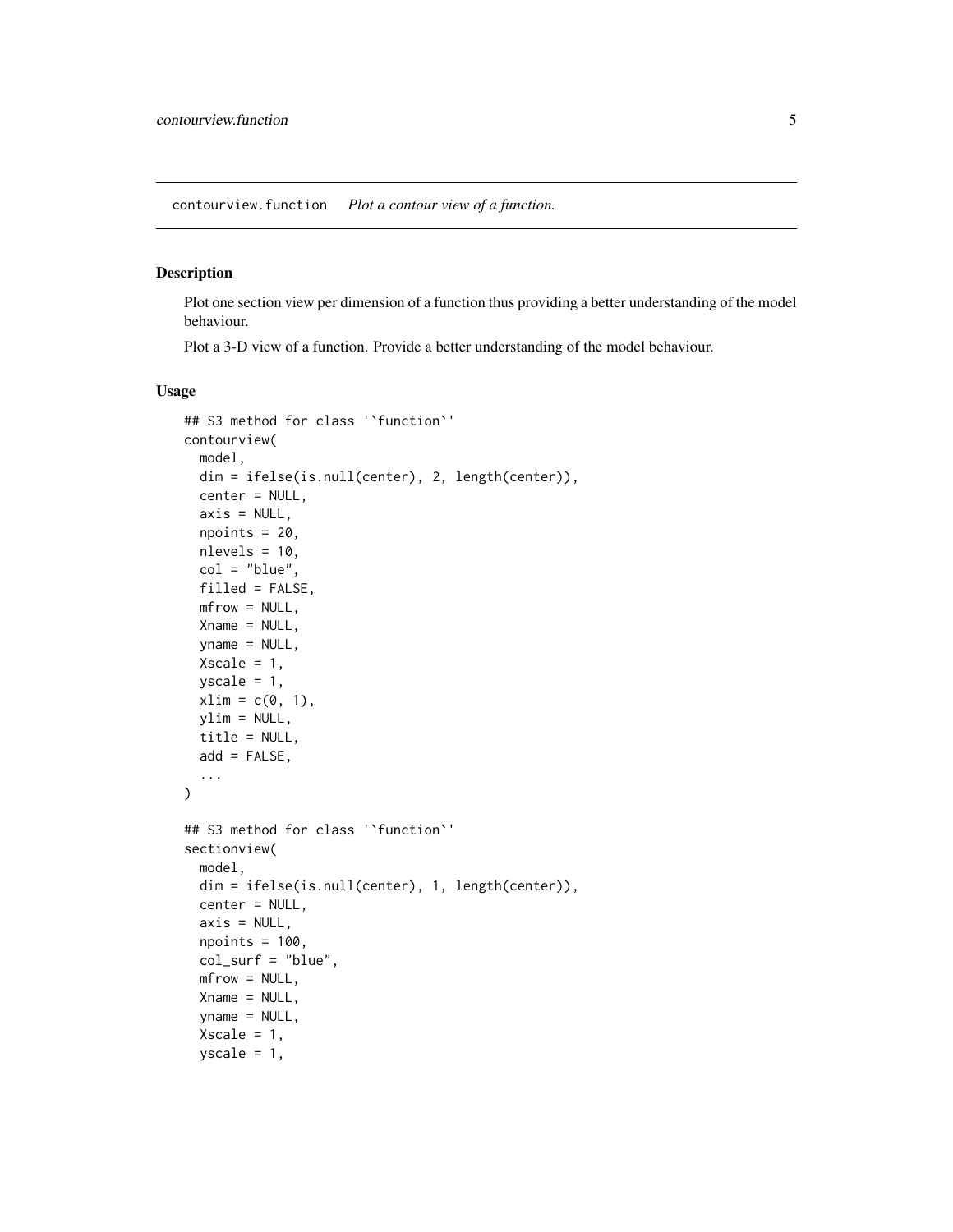```
xlim = c(0, 1),ylim = NULL,title = NULL,
 add = FALSE,...
\mathcal{L}## S3 method for class '`function`'
sectionview3d(
 model,
 dim = ifelse(is.null(center), 2, length(center)),
  center = NULL,
  axis = NULL,npoints = 20,
  col = "blue",
  Xname = NULL,
 yname = NULL,
 Xscale = 1,yscale = 1,xlim = c(0, 1),ylim = NULL,
  title = NULL,
 add = FALSE,...
\mathcal{L}## S4 method for signature '`function`'
sectionview(
 model,
 dim,
  center = NULL,
 axis = NULL,npoints = 100,
  col = "blue",mfrow = NULL,
 Xname = NULL,
 vname = NULL,
 Xscale = 1,yscale = 1,xlim = c(0, 1),ylim = NULL,
 title = NULL,
  ...
)
## S4 method for signature '`function`'
sectionview3d(
 model,
```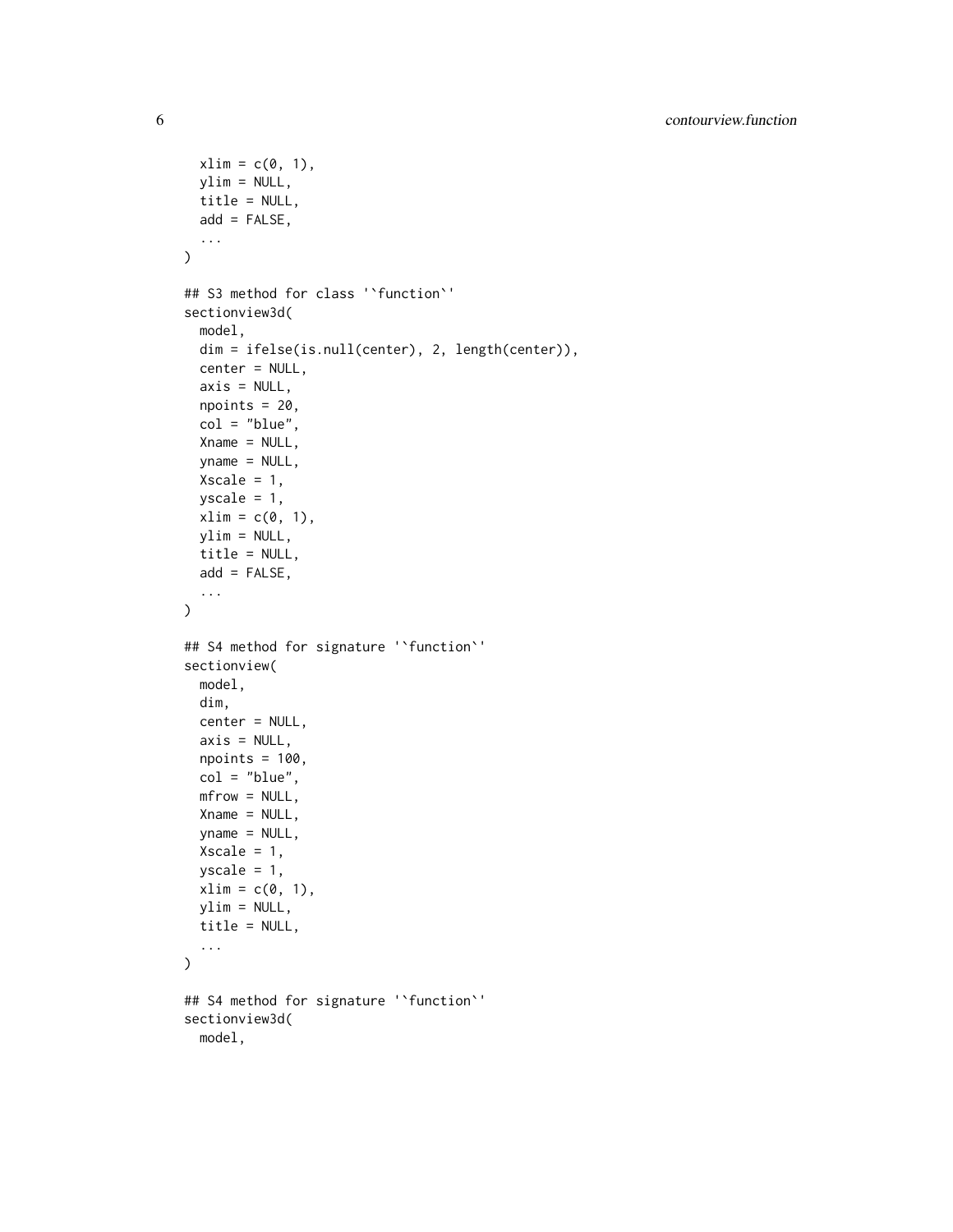```
dim,
  center = NULL,
  axis = NULL,npoints = 20,col = "blue",
 Xname = NULL,
 yname = NULL,
 Xscale = 1,yscale = 1,xlim = c(0, 1),ylim = NULL,
 title = NULL,
  ...
\mathcal{L}## S4 method for signature '`function`'
contourview(
 model,
 dim,
 center = NULL,
 axis = NULL,npoints = 20,col = "blue",
 nlevels = 10,
 Xname = NULL,
 yname = NULL,
 Xscale = 1,yscale = 1,
 xlim = c(0, 1),ylim = NULL,
 title = NULL,
  ...
)
```
#### Arguments

| model   | an object of class "function".                                                                                                         |
|---------|----------------------------------------------------------------------------------------------------------------------------------------|
| dim     | the dimension of fun arguments.                                                                                                        |
| center  | optional coordinates (as a list or data frame) of the center of the section view if<br>the model's dimension is $> 2$ .                |
| axis    | optional matrix of 2-axis combinations to plot, one by row. The value NULL leads<br>to all possible combinations i.e. $choose(D, 2)$ . |
| npoints | an optional number of points to discretize plot of response surface and uncer-<br>tainties.                                            |
| nlevels | number of contour levels to display.                                                                                                   |
| col     | color for the surface.                                                                                                                 |
| filled  | use filled.contour                                                                                                                     |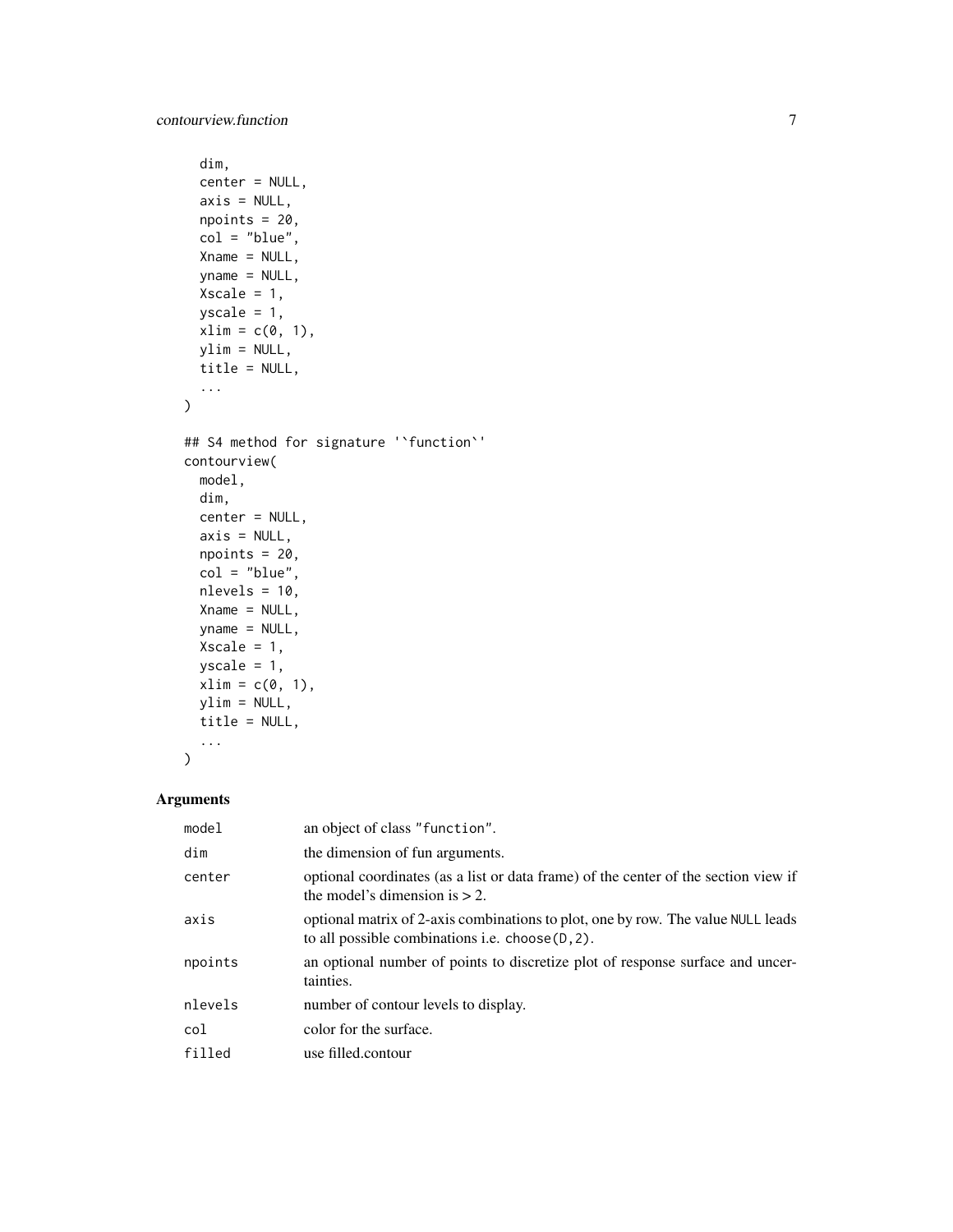<span id="page-7-0"></span>

| mfrow    | an optional list to force par ( $m$ frow = ) call. The default value NULL is auto-<br>matically set for compact view. |
|----------|-----------------------------------------------------------------------------------------------------------------------|
| Xname    | an optional list of string to overload names for X.                                                                   |
| yname    | an optional string to overload name for y.                                                                            |
| Xscale   | an optional factor to scale X.                                                                                        |
| yscale   | an optional factor to scale y.                                                                                        |
| xlim     | a list to give x range for all plots.                                                                                 |
| ylim     | an optional list to force y range for all plots.                                                                      |
| title    | an optional overload of main title.                                                                                   |
| add      | to print graphics on an existing window.                                                                              |
| $\cdots$ | further arguments passed to the first call of plot 3d.                                                                |
| col_surf | color for the section.                                                                                                |
| function | function, taken as model                                                                                              |

## Details

Experimental points are plotted with fading colors. Points that fall in the specified section (if any) have the color specified col\_points while points far away from the center have shaded versions of the same color. The amount of fading is determined using the Euclidean distance between the plotted point and center. The variables chosen with their number are to be found in the X slot of the model. Thus they are 'spatial dimensions' but not 'trend variables'.

A multiple rows/columns plot is produced.

## Author(s)

Yann Richet, IRSN Yann Richet, IRSN Yann Richet, IRSN

### See Also

See [sectionview3d](#page-30-1).

The function [sectionview3d](#page-30-1) produces a 3D version. [sectionview](#page-29-1)

```
## A 2D example - Branin-Hoo function.
contourview(branin,dim = 2)
## A 2D example - Branin-Hoo function.
sectionview(branin, center=c(.5,.5))
## A 2D example - Branin-Hoo function.
sectionview3d(branin,dim = 2)
```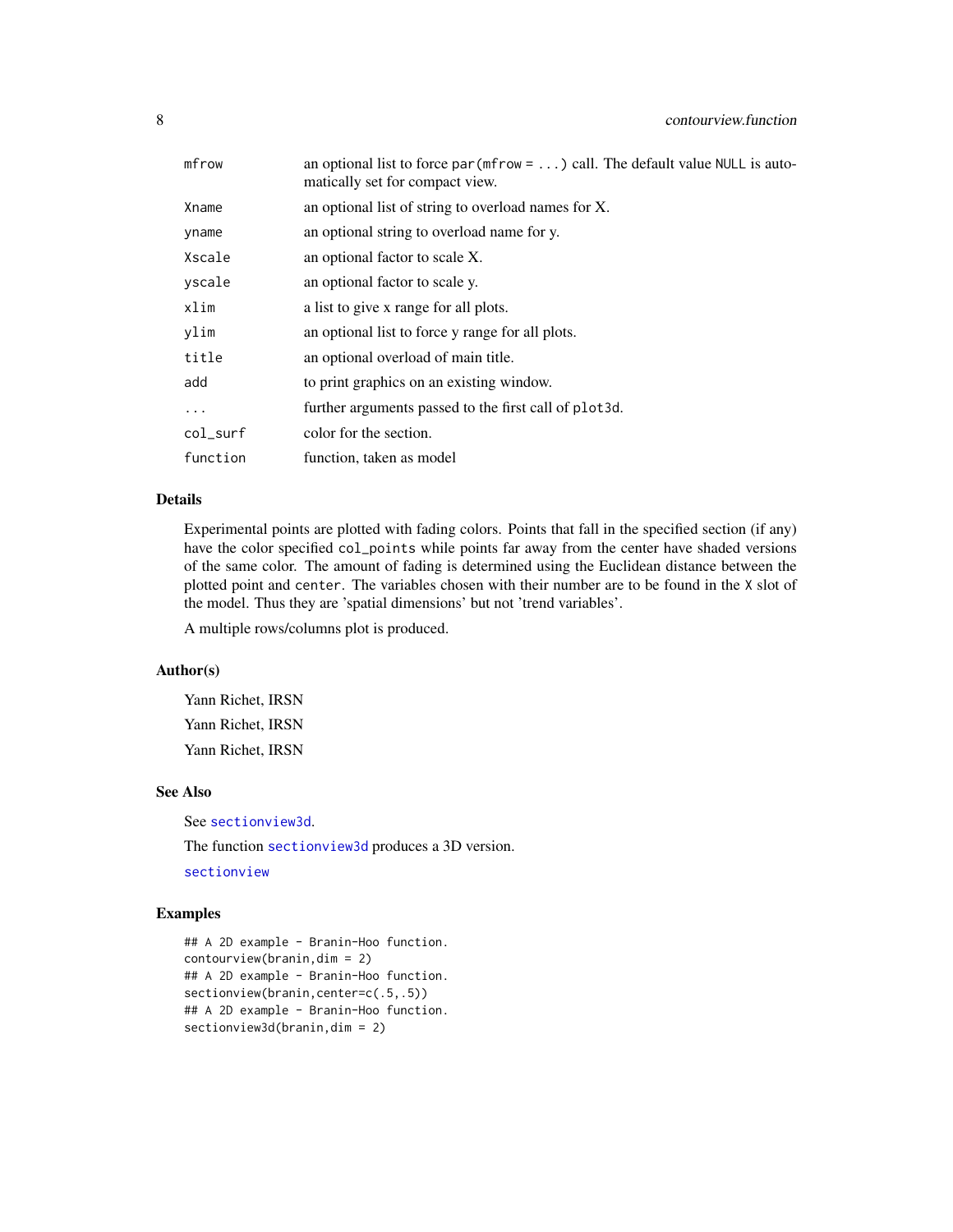<span id="page-8-0"></span>

#### <span id="page-8-1"></span>Description

Plot a contour view of a kriging model: mean response surface, fitted points and confidence surfaces. Provide a better understanding of the kriging model behaviour.

Plot one section view per dimension of a kriging model thus providing a better understanding of the model behaviour including uncertainty.

Plot a 3-D view of a kriging model: mean response surface, fitted points and confidence surfaces. Provide a better understanding of the kriging model behaviour.

### Usage

```
## S3 method for class 'km'
contourview(
 model,
  type = "UK",
  center = NULL,
  axis = NULL,npoints = 20,nlevels = 10,
  col_points = "red",
  col\_surf = "blue",filled = FALSE,
 bg\_blend = 1,
 mfrow = NULL,
 Xname = NULL,
  yname = NULL,Xscale = 1,
 yscale = 1,xlim = NULL,ylim = NULL,
  title = NULL,
  add = FALSE,...
)
## S3 method for class 'km'
sectionview(
 model,
  type = "UK",
  center = NULL,
  axis = NULL,npoints = 100,col_points = "red",
```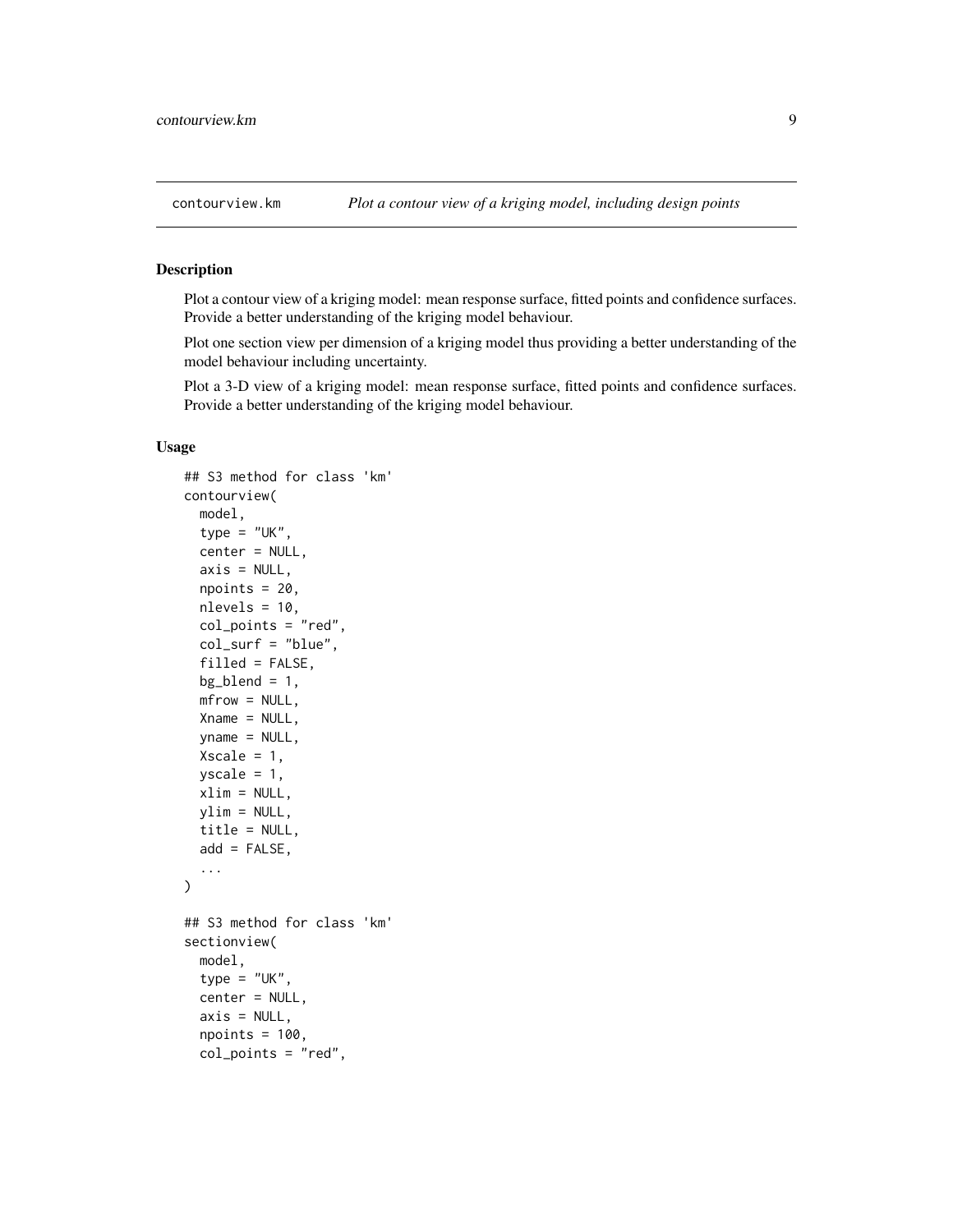```
col_surf = "blue",
  conf_{\text{lev}} = c(0.5, 0.8, 0.9, 0.95, 0.99),
  conf_blend = NULL,
  bg\_blend = 5,
  mfrow = NULL,
 Xname = NULL,
 yname = NULL,Xscale = 1,yscale = 1,xlim = NULL,ylim = NULL,
 title = NULL,
 add = FALSE,...
)
## S3 method for class 'km'
sectionview3d(
 model,
  type = "UK",
  center = NULL,
  axis = NULL,npoints = 20,
  col_points = "red",
  col\_surf = "blue",col_needles = NA,
  conf\_lev = c(0.95),
  conf_blend = NULL,
 bg\_blend = 5,
 Xname = NULL,
  yname = NULL,Xscale = 1,yscale = 1,xlim = NULL,ylim = NULL,
  title = NULL,
 add = FALSE,
  ...
\mathcal{L}## S4 method for signature 'km'
sectionview(
 model,
  type = "UK",center = NULL,
  npoints = 100,col_points = "red",
  col\_surf = "blue",
```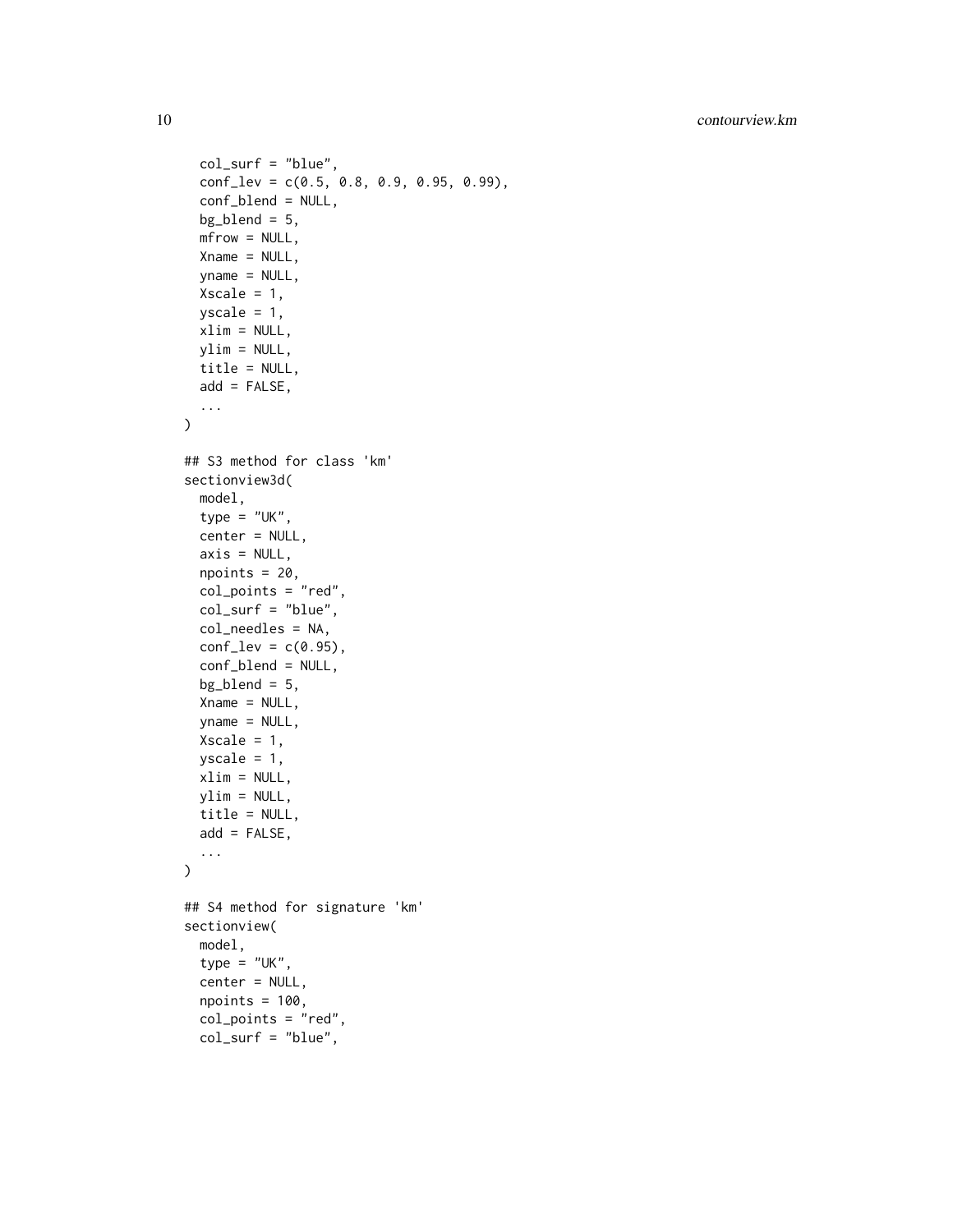## contourview.km and the contourview.km and the contourview.km and the contourview.km and the contourview.km and the contourview.km and the contour view of  $\sim 11$

```
conf_{\text{lev}} = c(0.5, 0.8, 0.9, 0.95, 0.99),
  conf_blend = NULL,
 bg\_blend = 5,
 mfrow = NULL,
  Xname = NULL,
  yname = NULL,
  Xscale = 1,yscale = 1,xlim = NULL,ylim = NULL,
 title = NULL,
  ...
)
## S4 method for signature 'km'
sectionview3d(
 model,
  type = "UK",
  center = NULL,
  axis = NULL,npoints = 20,col_points = "red",
  col_surf = "blue",
  col_needles = NA,
  conf\_lev = c(0.95),
  conf_blend = NULL,
  bg\_blend = 5,
  Xname = NULL,
  yname = NULL,
 Xscale = 1,yscale = 1,xlim = NULL,ylim = NULL,
  title = NULL,
  ...
\mathcal{L}## S4 method for signature 'km'
contourview(
 model,
  type = "UK",center = NULL,
  axis = NULL,npoints = 20,col_points = "red",
  col_surf = "blue",
  bg\_blend = 1,
  nlevels = 10,
```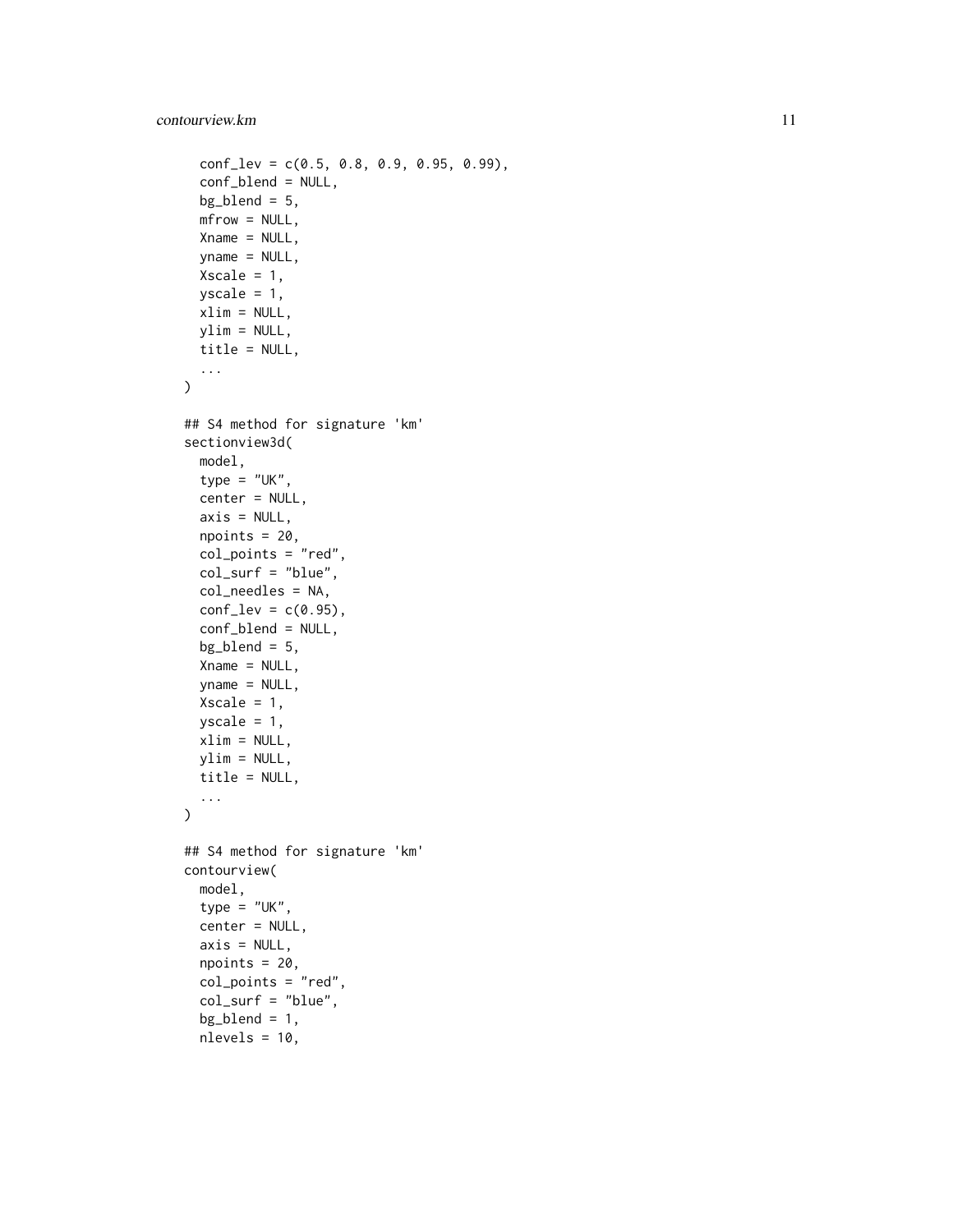```
Xname = NULL,
yname = NULL,
Xscale = 1,yscale = 1,xlim = NULL,ylim = NULL,
title = NULL,
...
```
## $\mathcal{L}$

## Arguments

| model      | an object of class "km".                                                                                                                                     |
|------------|--------------------------------------------------------------------------------------------------------------------------------------------------------------|
| type       | the kriging type to use for model prediction.                                                                                                                |
| center     | optional coordinates (as a list or data frame) of the center of the section view if<br>the model's dimension is $> 2$ .                                      |
| axis       | optional matrix of 2-axis combinations to plot, one by row. The value NULL leads<br>to all possible combinations i.e. $choose(D, 2)$ .                       |
| npoints    | an optional number of points to discretize plot of response surface and uncer-<br>tainties.                                                                  |
| nlevels    | number of contour levels to display.                                                                                                                         |
| col_points | color of points.                                                                                                                                             |
| col_surf   | color for the surface.                                                                                                                                       |
| filled     | use filled.contour                                                                                                                                           |
| bg_blend   | an optional factor of alpha (color channel) blending used to plot design points<br>outside from this section.                                                |
| mfrow      | an optional list to force par ( $m$ frow = ) call. The default value NULL is auto-<br>matically set for compact view.                                        |
| Xname      | an optional list of string to overload names for X.                                                                                                          |
| yname      | an optional string to overload name for y.                                                                                                                   |
| Xscale     | an optional factor to scale X.                                                                                                                               |
| yscale     | an optional factor to scale y.                                                                                                                               |
| xlim       | an optional list to force x range for all plots. The default value NULL is automat-<br>ically set to include all design points.                              |
| ylim       | an optional list to force y range for all plots. The default value NULL is automat-<br>ically set to include all design points (and their 1-99 percentiles). |
| title      | an optional overload of main title.                                                                                                                          |
| add        | to print graphics on an existing window.                                                                                                                     |
| $\ddotsc$  | further arguments passed to the first call of plot3d.                                                                                                        |
| conf_lev   | an optional list of confidence interval values to display.                                                                                                   |
| conf_blend | an optional factor of alpha (color channel) blending used to plot confidence in-<br>tervals.                                                                 |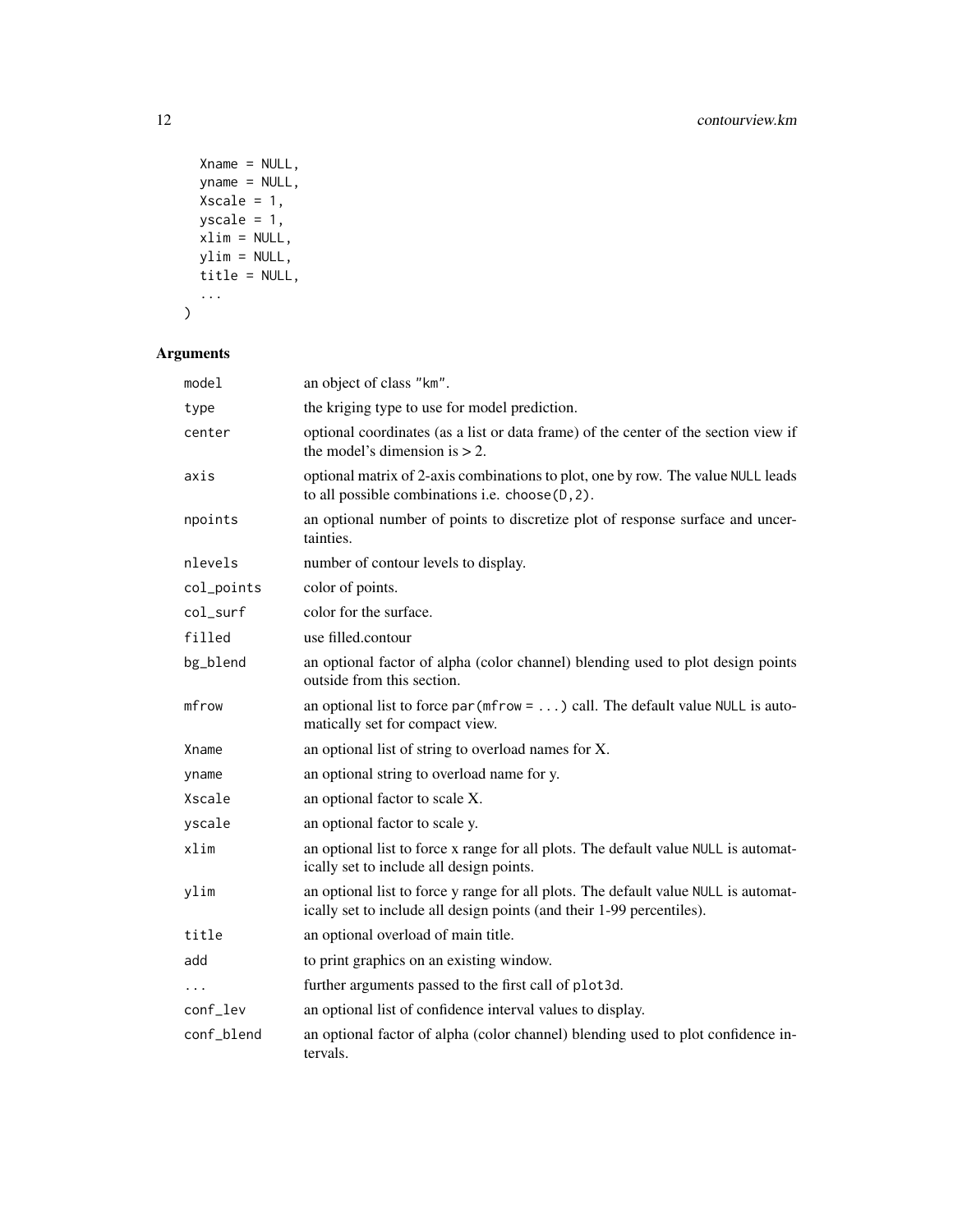<span id="page-12-0"></span>

| col needles | color of "needles" for the points. The default NA corresponds to no needle plot-<br>ted. When a valid color is given, needles are plotted using the same fading<br>mechanism as for points. |
|-------------|---------------------------------------------------------------------------------------------------------------------------------------------------------------------------------------------|
| km          | kriging model                                                                                                                                                                               |

#### Details

Experimental points are plotted with fading colors. Points that fall in the specified section (if any) have the color specified col\_points while points far away from the center have shaded versions of the same color. The amount of fading is determined using the Euclidean distance between the plotted point and center. The variables chosen with their number are to be found in the X slot of the model. Thus they are 'spatial dimensions' but not 'trend variables'.

A multiple rows/columns plot is produced. Experimental points are plotted with fading colors. Points that fall in the specified section (if any) have the color specified col\_points while points far away from the center have shaded versions of the same color. The amount of fading is determined using the Euclidean distance between the plotted point and center.

Experimental points are plotted with fading colors. Points that fall in the specified section (if any) have the color specified col\_points while points far away from the center have shaded versions of the same color. The amount of fading is determined using the Euclidean distance between the plotted point and center. The variables chosen with their number are to be found in the X slot of the model. Thus they are 'spatial dimensions' but not 'trend variables'.

#### **Note**

The confidence bands are computed using normal quantiles and the standard error given by predict. km. The confidence bands are computed using normal quantiles and the standard error given by predict.km.

## Author(s)

Yann Richet, IRSN Yann Richet, IRSN Yann Richet, IRSN

#### See Also

See sectionview3d. [km](#page-0-0) and the km function in the DiceKriging package.

The function [sectionview3d.km](#page-8-1) produces a 3D version. For more information on the km class, see the [km](#page-0-0) function in the DiceKriging package.

See sectionview. [km](#page-0-0) and the km function in the DiceKriging package.

```
## A 2D example - Branin-Hoo function. See DiceKriging package manual
## a 16-points factorial design, and the corresponding response
d \le -2; n \le -16design.fact <- expand.grid(seq(0, 1, length = 4), seq(0, 1, length = 4))
design.fact <- data.frame(design.fact); names(design.fact)<-c("x1", "x2")
```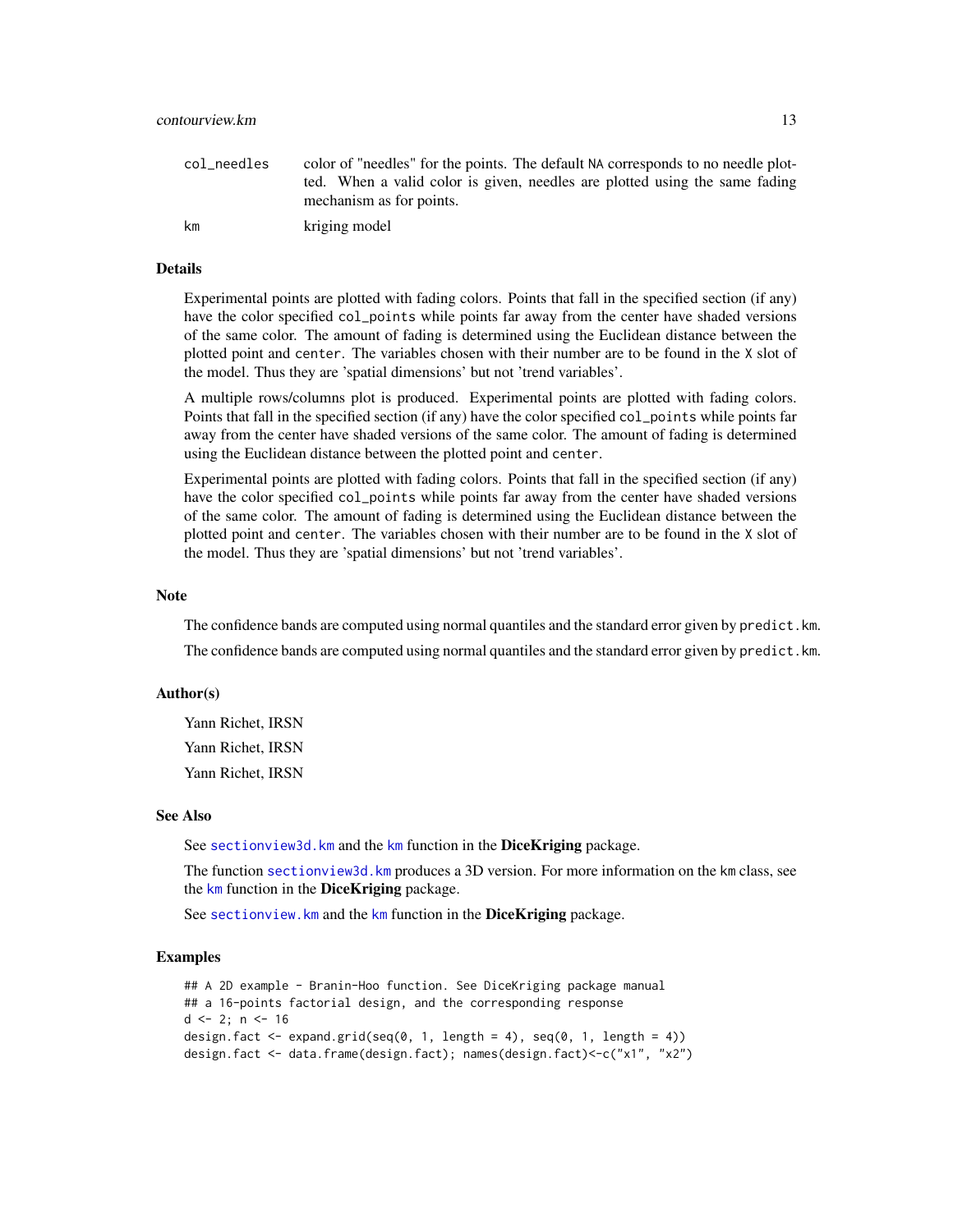```
y <- branin(design.fact)
## kriging model 1 : matern5_2 covariance structure, no trend, no nugget effect
if (!exists("m1"))
m1 <- km (design = design. fact, response = y)
## the same as contourview.km
contourview(m1)
## change colors
contourview(m1, col_points = "firebrick", col_surf = "SpringGreen2")
## change colors, use finer grid and add needles
contourview(m1, npoints = c(50, 30), col points = "orange",col_surf = "SpringGreen2")
## Display reference function
contourview(branin,dim=2,add=TRUE,col='red')
## A 2D example - Branin-Hoo function
## a 16-points factorial design, and the corresponding response
d \leq 2; n \leq -16design.fact \leq expand.grid(seq(0, 1, length = 4), seq(0, 1, length = 4))
design.fact <- data.frame(design.fact); names(design.fact)<-c("x1", "x2")
y <- branin(design.fact)
## kriging model 1 : matern5_2 covariance structure, no trend, no nugget effect
if (!exists("m1"))
m1 <- km (design = design. fact, response = y)
sectionview(m1, center = c(.333, .333))
## Display reference function
sectionview(branin,dim=2,center=c(.333, .333),add=TRUE,col='red')
## A 2D example - Branin-Hoo function. See DiceKriging package manual
## a 16-points factorial design, and the corresponding response
d \leq 2; n \leq -16design.fact \leq expand.grid(seq(0, 1, length = 4), seq(0, 1, length = 4))
design.fact <- data.frame(design.fact); names(design.fact)<-c("x1", "x2")
y <- branin(design.fact)
## kriging model 1 : matern5_2 covariance structure, no trend, no nugget effect
if (!exists("m1"))
m1 <- km (design = design. fact, response = y)
## the same as sectionview3d.km
sectionview3d(m1)
## Not run:
## change colors
sectionview3d(m1, col_points = "firebrick", col_surf = "SpringGreen2")
## change colors, use finer grid and add needles
sectionview3d(m1, npoints = c(50, 30), col_points = "orange",
```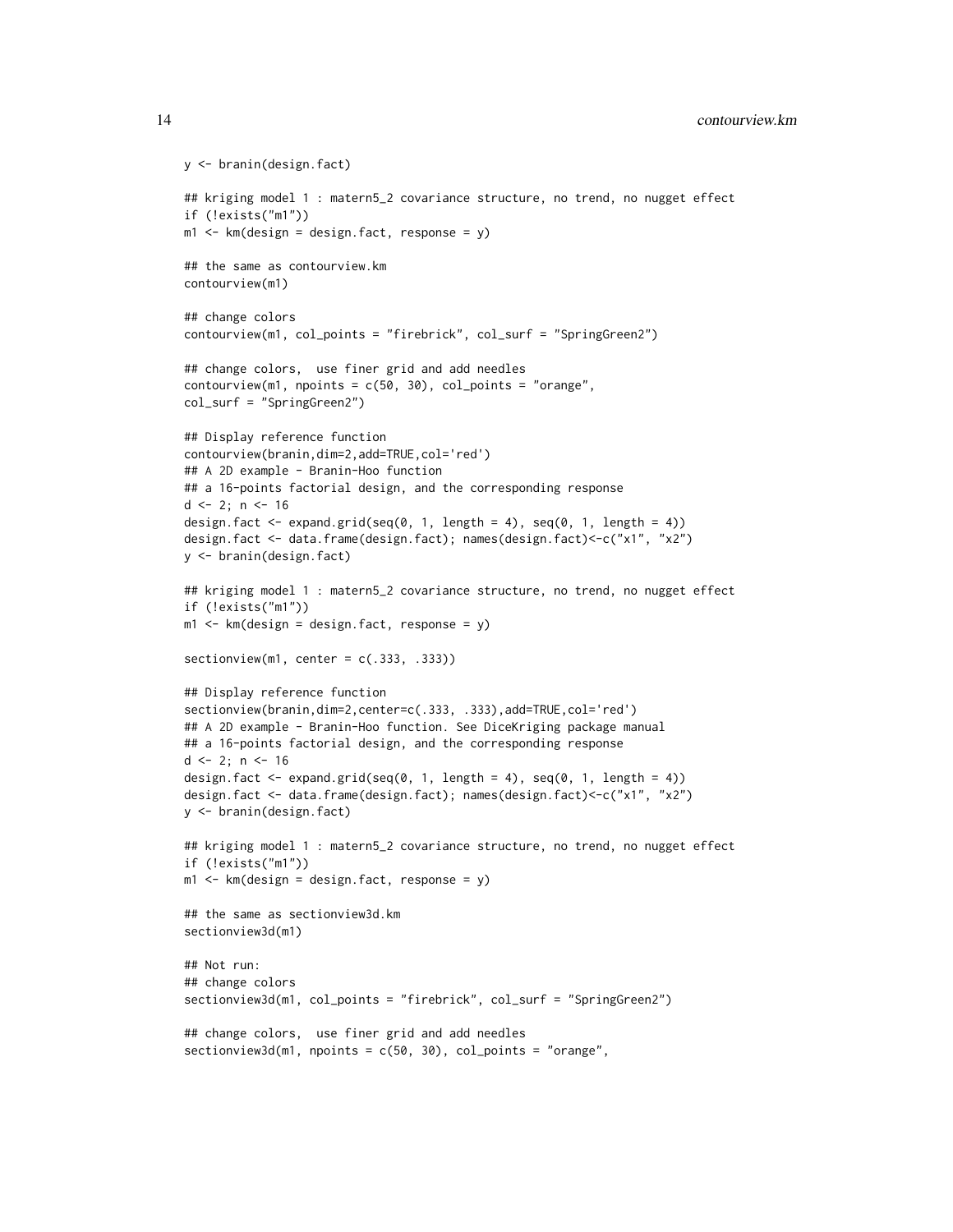## <span id="page-14-0"></span>contourview.list 15

```
col_surf = "SpringGreen2", col_needles = "firebrick")
## End(Not run)
```
contourview.list *Plot a contour view of a model, including design points*

#### <span id="page-14-1"></span>Description

Plot a contour view of a model, thus providing a better understanding of its behaviour.

Plot one section view per dimension of a surrogate model. It is useful for a better understanding of a model behaviour.

Plot a 3-D view of a model, thus providing a better understanding of its behaviour.

#### Usage

```
## S3 method for class 'list'
contourview(
 model,
  center = NULL,
  axis = NULL,npoints = 20,
  nlevels = 10,
  col_points = "red",
  col\_surf = "blue",filled = FALSE,
  bg\_blend = 1,
 mfrow = NULL,
  Xname = NULL,
  yname = NULL,Xscale = 1,
 yscale = 1,xlim = NULL,ylim = NULL,
  title = NULL,
  add = FALSE,...
)
## S3 method for class 'list'
sectionview(
  model,
  center = NULL,
  axis = NULL,npoints = 100,col_points = "red",
  col\_surf = "blue",
```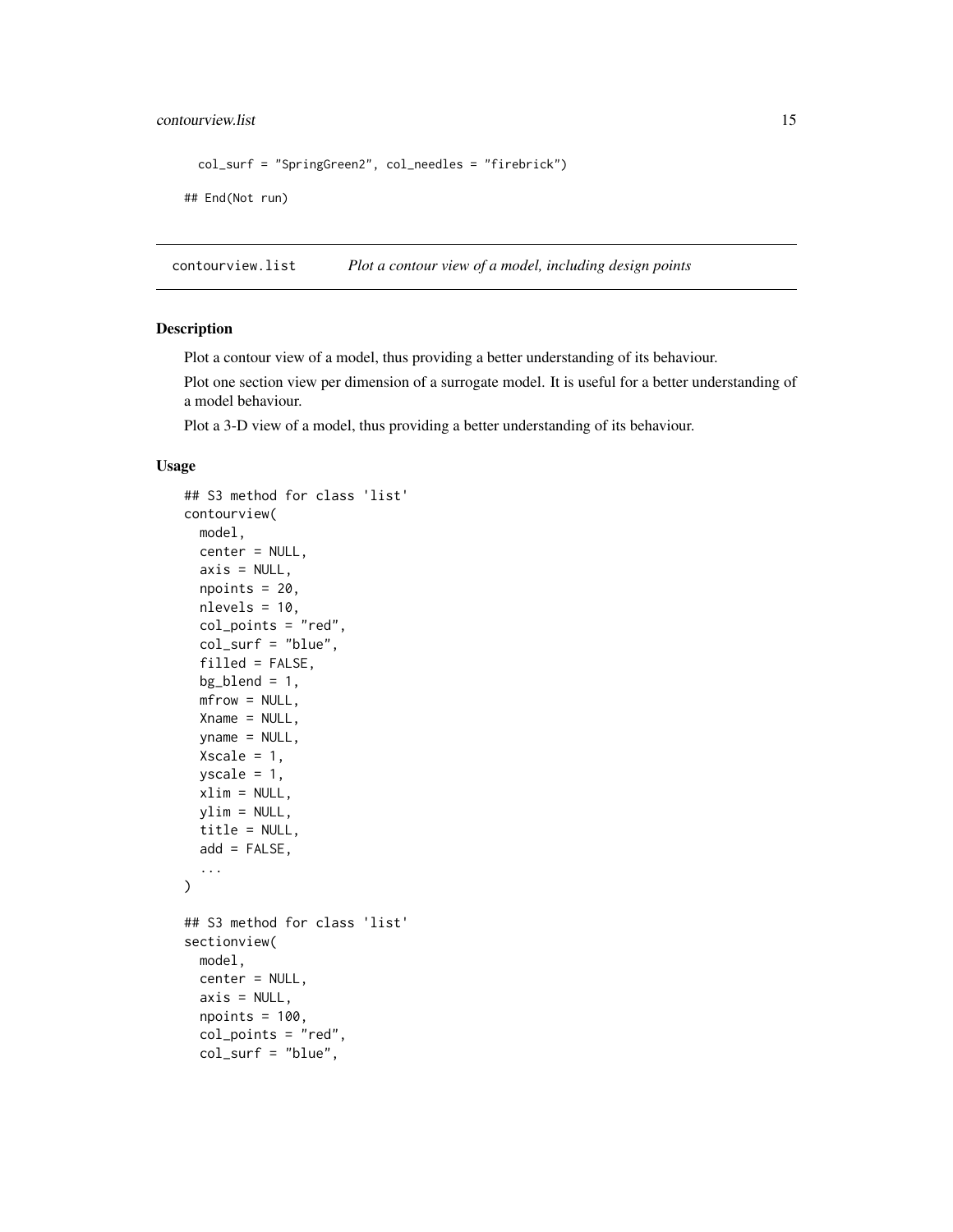16 contourview.list

```
bg\_blend = 5,
 mfrow = NULL,
 Xname = NULL,
  yname = NULL,
  Xscale = 1,yscale = 1,
 xlim = NULL,ylim = NULL,
  title = NULL,
 add = FALSE,...
\mathcal{L}## S3 method for class 'list'
sectionview3d(
 model,
 center = NULL,
 axis = NULL,npoints = 20,col\_points = "red",col\_surf = "blue",col_needles = NA,
  bg\_blend = 5,
  Xname = NULL,
  yname = NULL,
 Xscale = 1,yscale = 1,xlim = NULL,
 ylim = NULL,
 title = NULL,
  add = FALSE,...
)
## S4 method for signature 'list'
sectionview(
 model,
 center = NULL,
  npoints = 100,col_points = "red",
  col\_surf = "blue",bg\_blend = 5,
 mfrow = NULL,
  Xname = NULL,
  yname = NULL,
  Xscale = 1,yscale = 1,xlim = NULL,
```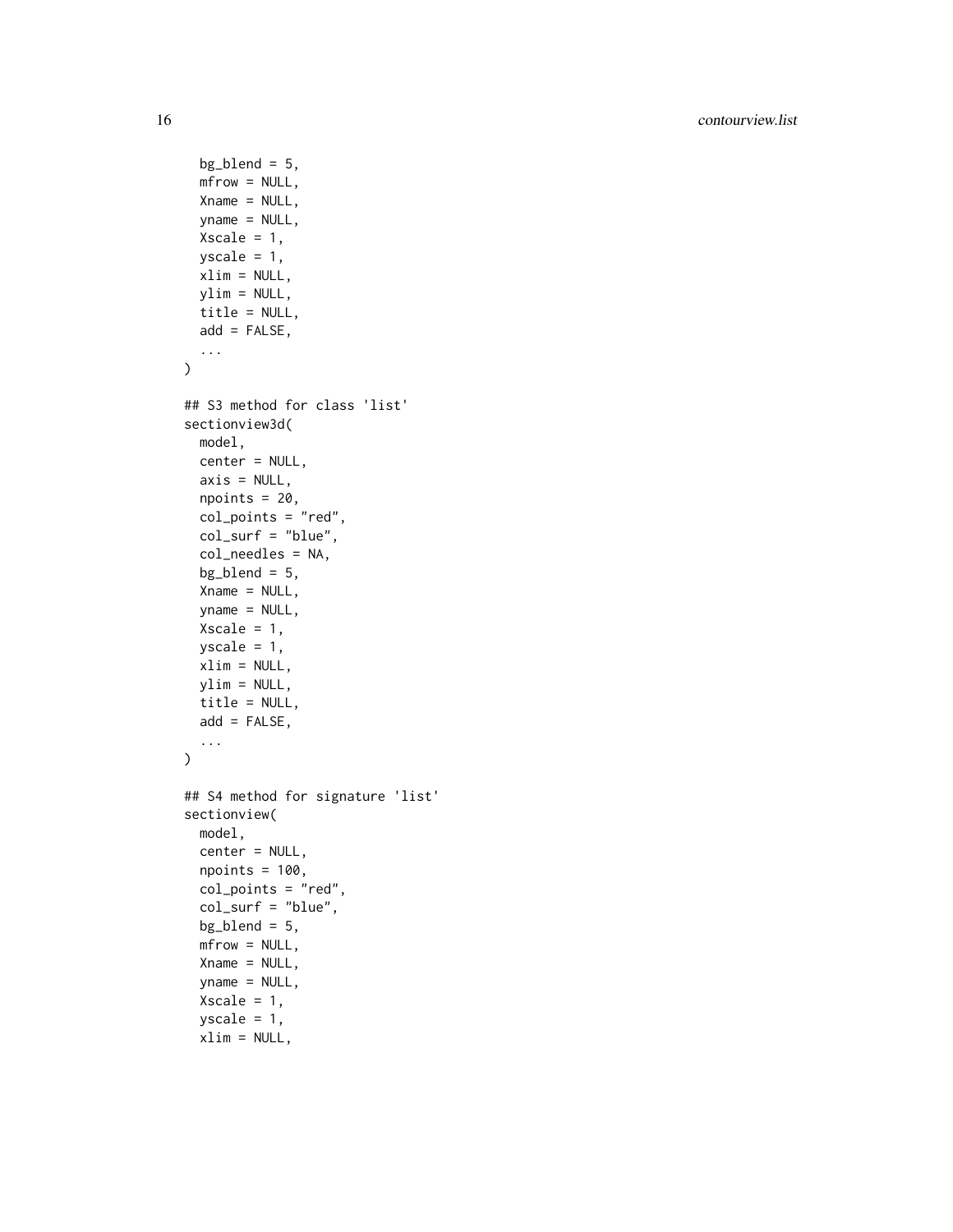```
ylim = NULL,title = NULL,
  ...
\lambda## S4 method for signature 'list'
sectionview3d(
 model,
 center = NULL,
 axis = NULL,npoints = 20,col_points = "red",
  col_surf = "blue",
 bg\_blend = 5,
 Xname = NULL,
  yname = NULL,
 Xscale = 1,yscale = 1,xlim = NULL,ylim = NULL,
 title = NULL,
  ...
\mathcal{L}## S4 method for signature 'list'
contourview(
 model,
 center = NULL,
  axis = NULL,npoints = 20,col_points = "red",
  col\_surf = "blue",bg\_blend = 1,
 nlevels = 10,
  Xname = NULL,
  yname = NULL,
 Xscale = 1,yscale = 1,xlim = NULL,ylim = NULL,
  title = NULL,
  ...
\mathcal{L}
```
## Arguments

| model  | a list that can be used in the modelPredict function of the <b>DiceEval</b> package. |
|--------|--------------------------------------------------------------------------------------|
| center | optional coordinates (as a list or data frame) of the center of the section view if  |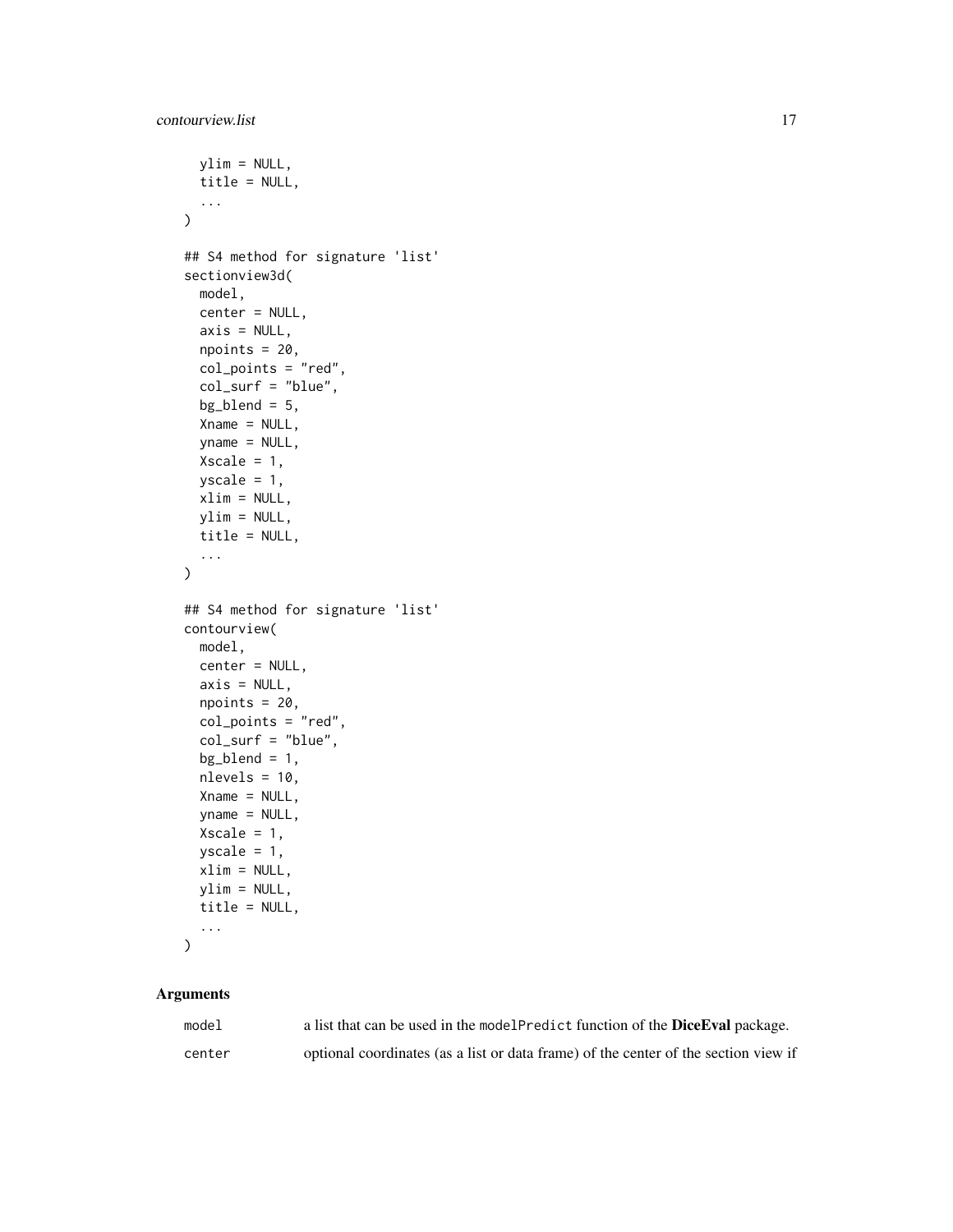|             | the model's dimension is $> 2$ .                                                                                                                                                            |
|-------------|---------------------------------------------------------------------------------------------------------------------------------------------------------------------------------------------|
| axis        | optional matrix of 2-axis combinations to plot, one by row. The value NULL leads<br>to all possible combinations i.e. choose(D, 2).                                                         |
| npoints     | an optional number of points to discretize plot of response surface and uncer-<br>tainties.                                                                                                 |
| nlevels     | number of contour levels to display.                                                                                                                                                        |
| col_points  | color of points.                                                                                                                                                                            |
| col_surf    | color for the surface.                                                                                                                                                                      |
| filled      | use filled.contour                                                                                                                                                                          |
| bg_blend    | an optional factor of alpha (color channel) blending used to plot design points<br>outside from this section.                                                                               |
| mfrow       | an optional list to force $par(mfrow = )$ call. Default (NULL value) is auto-<br>matically set for compact view.                                                                            |
| Xname       | an optional list of string to overload names for X.                                                                                                                                         |
| yname       | an optional string to overload name for y.                                                                                                                                                  |
| Xscale      | an optional factor to scale X.                                                                                                                                                              |
| yscale      | an optional factor to scale y.                                                                                                                                                              |
| xlim        | an optional list to force x range for all plots. The default value NULL is automat-<br>ically set to include all design points.                                                             |
| ylim        | an optional list to force y range for all plots. The default value NULL is automat-<br>ically set to include all design points.                                                             |
| title       | an optional overload of main title.                                                                                                                                                         |
| add         | to print graphics on an existing window.                                                                                                                                                    |
| $\cdots$    | optional arguments passed to the first call of plot3d.                                                                                                                                      |
| col_needles | color of "needles" for the points. The default NA corresponds to no needle plot-<br>ted. When a valid color is given, needles are plotted using the same fading<br>mechanism as for points. |
| list        | Dice Eval model                                                                                                                                                                             |

#### Details

Experimental points are plotted with fading colors. Points that fall in the specified section (if any) have the color specified col\_points while points far away from the center have shaded versions of the same color. The amount of fading is determined using the Euclidean distance between the plotted point and center. The variables chosen with their number are to be found in the data\$X element of the model. Thus they are original data variables but not trend variables that may have been created using the model's formula.

A multiple rows/columns plot is produced. Experimental points are plotted with fading colors. Points that fall in the specified section (if any) have the color specified col\_points while points far away from the center have shaded versions of the same color. The amount of fading is determined using the Euclidean distance between the plotted point and center.

Experimental points are plotted with fading colors. Points that fall in the specified section (if any) have the color specified col\_points while points far away from the center have shaded versions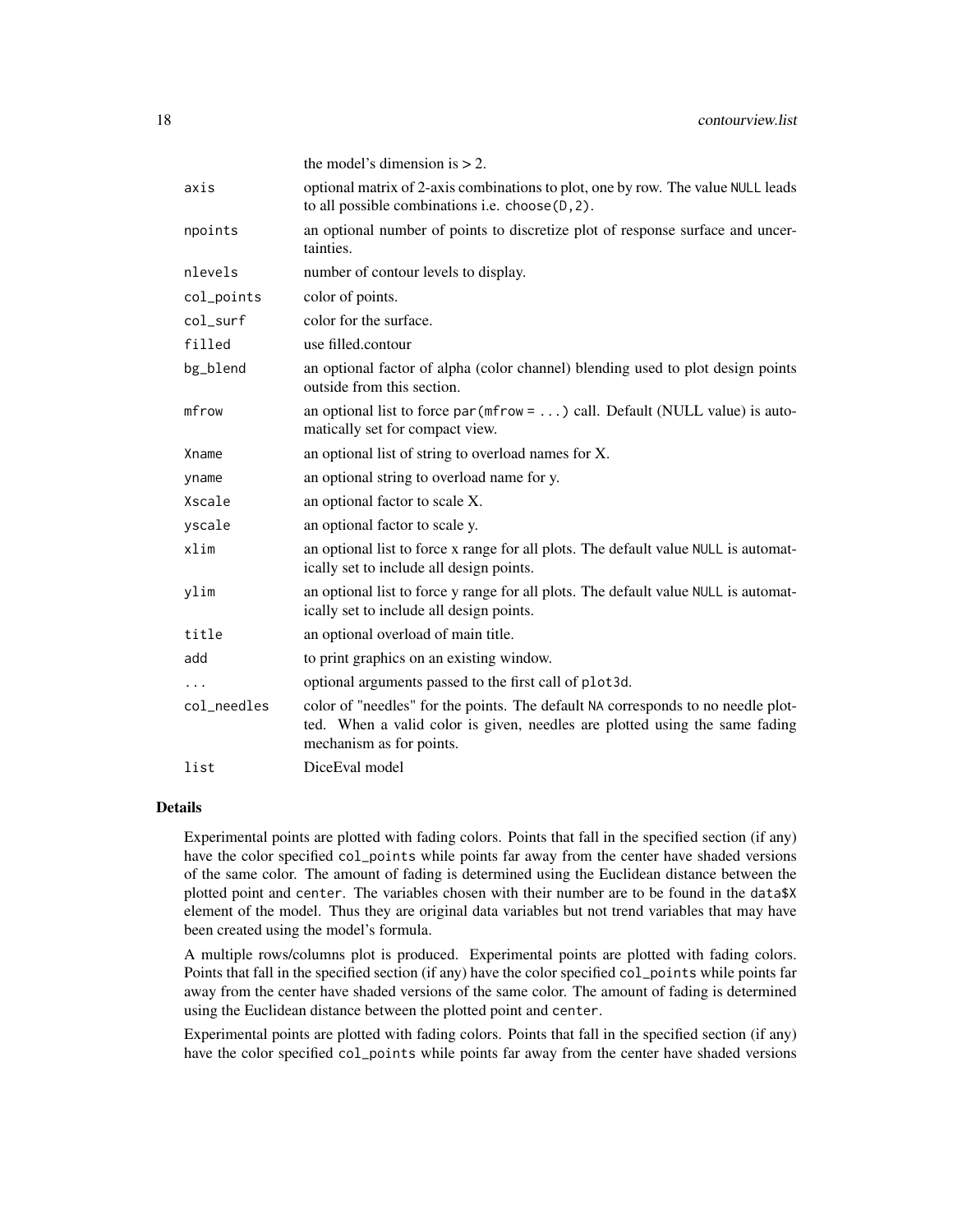## <span id="page-18-0"></span>contourview.list 19

of the same color. The amount of fading is determined using the Euclidean distance between the plotted point and center. The variables chosen with their number are to be found in the data\$X element of the model. Thus they are original data variables but not trend variables that may have been created using the model's formula

#### Author(s)

Yann Richet, IRSN Yann Richet, IRSN

Yann Richet, IRSN

#### See Also

[sectionview.list](#page-14-1) for a 2D plot, and the [modelPredict](#page-0-0) function in the DiceEval package. The [sectionview3d.km](#page-8-1) produces a similar plot for km objects.

See sectionview3d. list for a 3d version, and the [modelPredict](#page-0-0) function in the DiceEval package.

sectionview. list for a 2D plot, and the [modelPredict](#page-0-0) function in the DiceEval package. The [sectionview3d.km](#page-8-1) produces a similar plot for km objects.

```
## A 2D example - Branin-Hoo function
## a 16-points factorial design, and the corresponding response
d \le -2; n \le -16design.fact \leq expand.grid(seq(0, 1, length = 4), seq(0, 1, length = 4))
design.fact <- data.frame(design.fact); names(design.fact) <-c("x1", "x2")
y <- branin(design.fact)
## linear model
m1 <- modelFit(design.fact, y[[1]], type = "Linear", formula = "Y~.")
## the same as sectionview3d.list
contourview(m1)
## A 2D example: Branin-Hoo function. See the DiceKriging package manual
## a 16-points factorial design, and the corresponding response
d \le -2; n \le -16design.fact \leq expand.grid(seq(0, 1, length = 4), seq(0, 1, length = 4))
design.fact <- data.frame(design.fact); names(design.fact) <- c("x1", "x2")
y <- branin(design.fact)
## linear model
m1 <- modelFit(design.fact, y[[1]], type = "Linear", formula = "Y~.")
sectionview(m1, center = c(.333, .333))## A 2D example - Branin-Hoo function
## a 16-points factorial design, and the corresponding response
d \le -2; n \le -16design.fact \leq expand.grid(seq(0, 1, length = 4), seq(0, 1, length = 4))
design.fact <- data.frame(design.fact); names(design.fact) <-c("x1", "x2")
```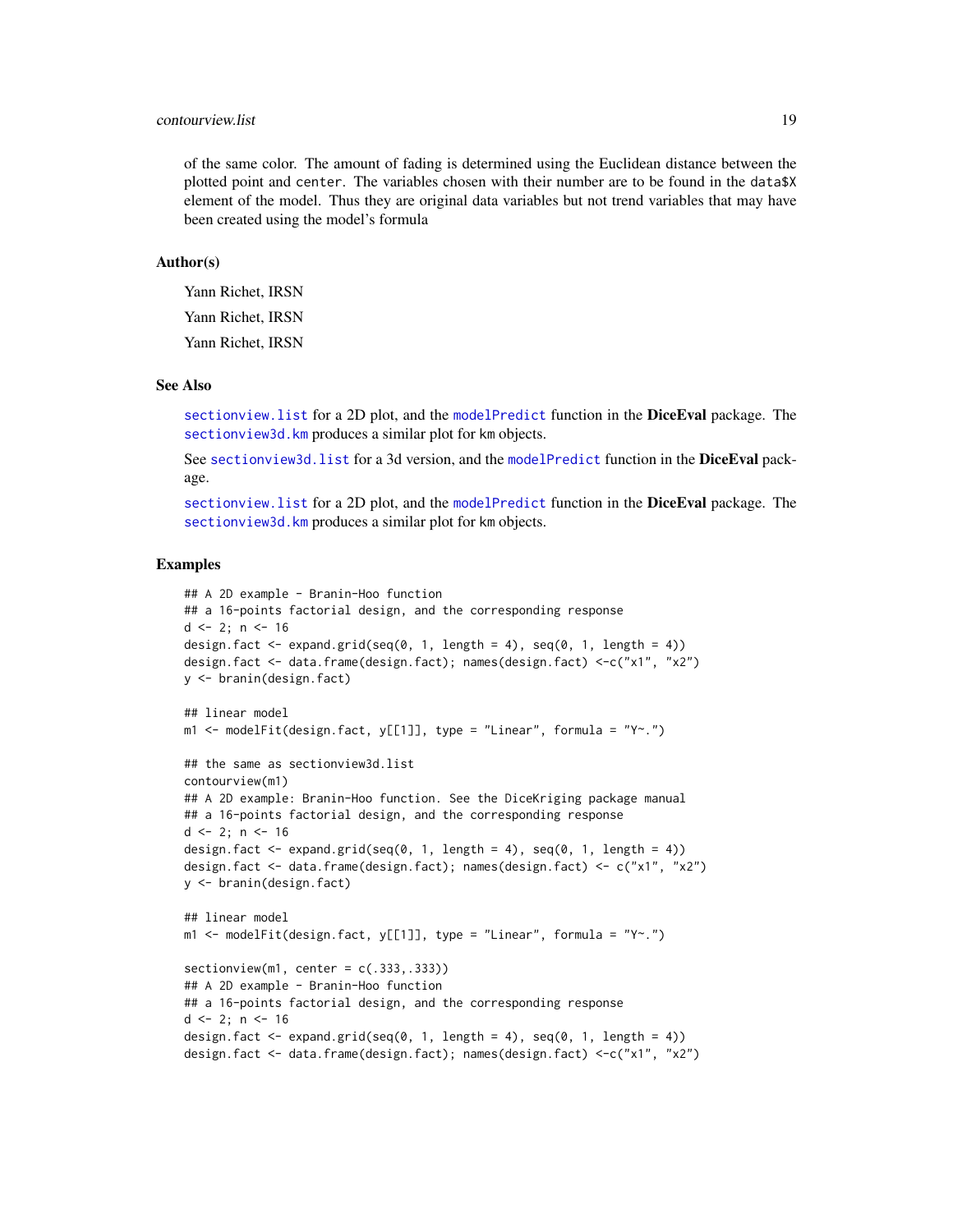```
y <- branin(design.fact)
## linear model
m1 <- modelFit(design.fact, y[[1]], type = "Linear", formula = "Y~.")
## the same as sectionview3d.list
sectionview3d(m1)
```
is\_in.mesh *Checks if some point belongs to a given mesh*

## Description

Checks if some point belongs to a given mesh

#### Usage

is\_in.mesh(x, mesh)

#### Arguments

|      | point to check                              |
|------|---------------------------------------------|
| mesh | mesh identifying the set which X may belong |

#### Examples

```
is_in.mesh(-0.5,mesh=geometry::delaunayn(matrix(c(0,1),ncol=1),output.options =TRUE))
is_in.mesh(0.5,mesh=geometry::delaunayn(matrix(c(0,1),ncol=1),output.options =TRUE))
```

```
x =matrix(-.5,ncol=2,nrow=1)
is_in.mesh(x,mesh=geometry::delaunayn(matrix(c(0,0,1,1,0,0),ncol=2),output.options =TRUE))
```

```
x =matrix(.5,ncol=2,nrow=1)
is_in.mesh(x,mesh=geometry::delaunayn(matrix(c(0,0,1,1,0,0),ncol=2),output.options =TRUE))
```
is\_in.p *Test if points are in a hull*

### Description

Test if points are in a hull

### Usage

 $is\_in.p(x, p, h = NULL)$ 

<span id="page-19-0"></span>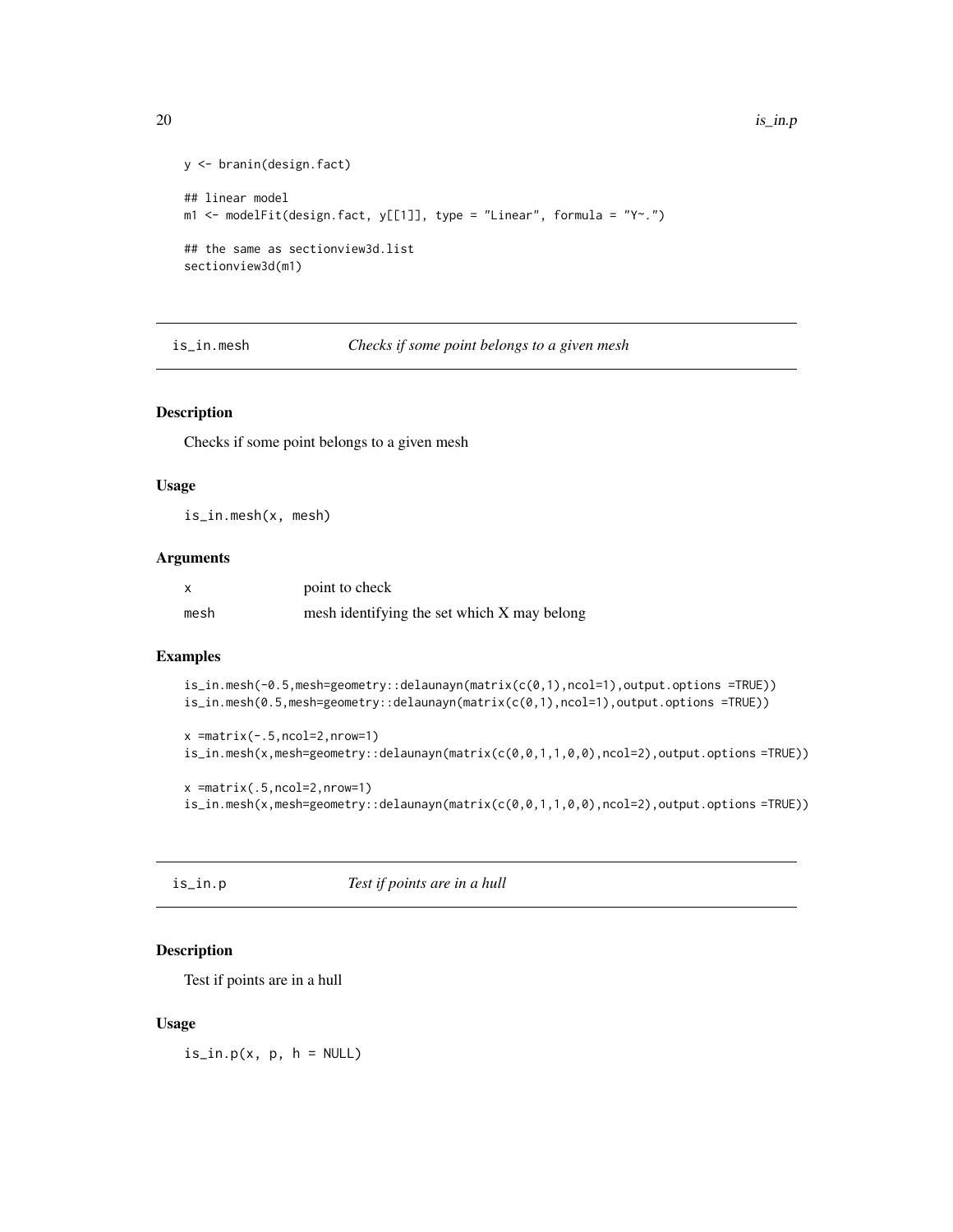#### <span id="page-20-0"></span>Memoize.fun 21

#### Arguments

| points to test                                        |
|-------------------------------------------------------|
| points defining the hull                              |
| hull itself (built from p if given as NULL (default)) |

## Examples

```
is_in.p(x=-0.5,p=maxrix(c(0,1),ncol=1))is_in.p(x=0.5,p=matrix(c(0,1),ncol=1))
is_in.p(x=matrix(-.5,ncol=2,nrow=1),p=matrix(c(0,0,1,1,0,0),ncol=2))
is_in.p(x=matrix(.25,ncol=2,nrow=1),p=matrix(c(0,0,1,1,0,0),ncol=2))
is_in.p(x=matrix(-.5,ncol=3,nrow=1),p=matrix(c(0,0,0,1,0,0,0,1,0,0,0,1),ncol=3,byrow = TRUE))
is_in.p(x=matrix(.25,ncol=3,nrow=1),p=matrix(c(0,0,0,1,0,0,0,1,0,0,0,1),ncol=3,byrow = TRUE))
```
Memoize.fun *Memoize a function*

#### Description

Before each call of a function, check that the cache holds the results and returns it if available. Otherwise, compute f and cache the result for next evluations.

#### Usage

Memoize.fun(fun)

## Arguments

fun function to memoize

## Value

a function with same behavior than argument one, but using cache.

```
f=function(n) rnorm(n);
F=Memoize.fun(f);
F(5); F(6); F(5)
```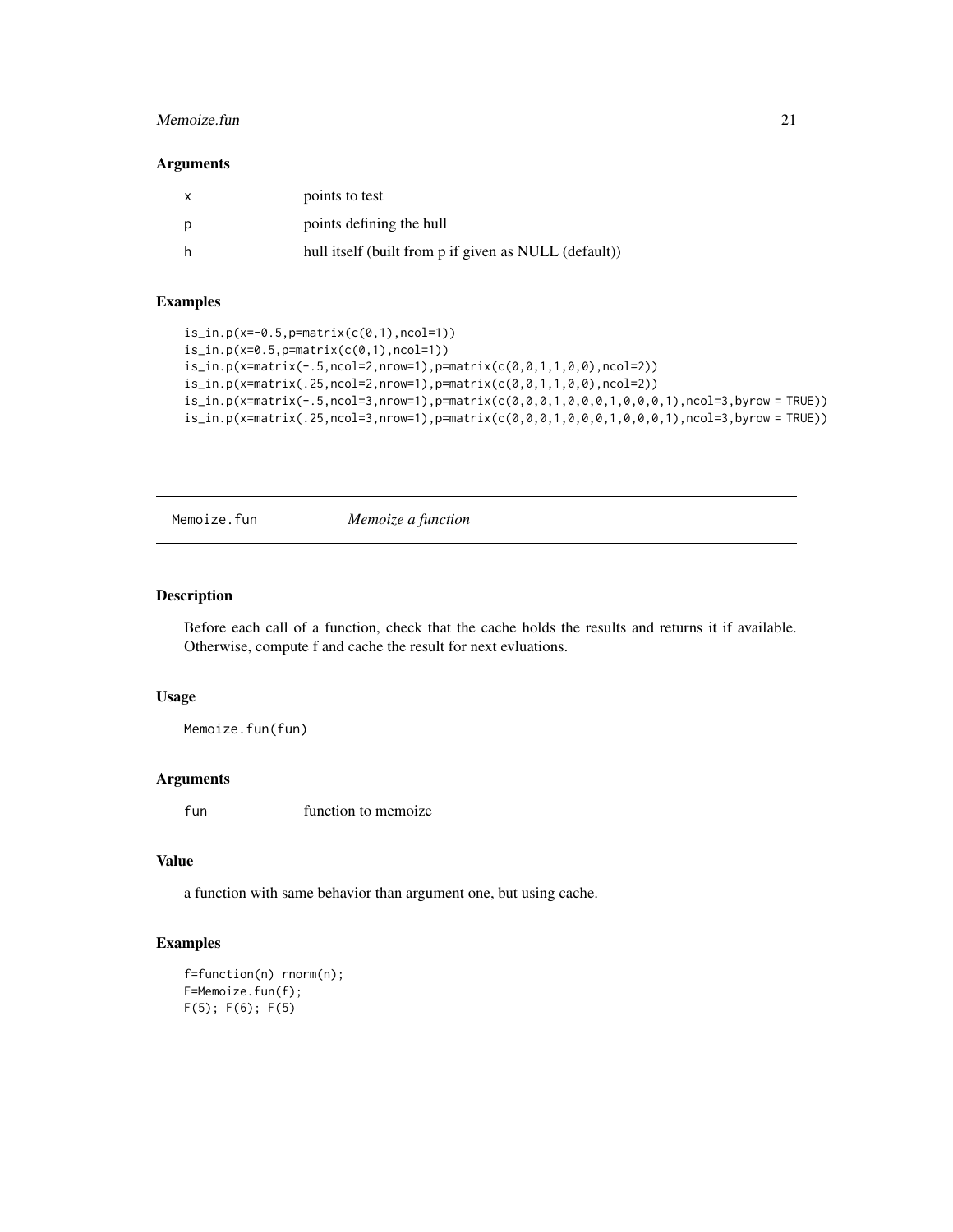<span id="page-21-0"></span>

## Description

Search excursion set of nD function, sampled by a mesh

#### Usage

```
mesh_exsets(
  f,
  f.vectorized = FALSE,
  threshold,
  sign,
  intervals,
  mesh = "seq",mesh.sizes = 11,
 maxerror_f = 1e-09,
  tol = .Machine$double.eps^0.25,
  ex_filter.tri = all,
  ...
\mathcal{E}
```
## Arguments

| $\mathsf{f}$  | Function to inverse at 'threshold'                                                          |
|---------------|---------------------------------------------------------------------------------------------|
| f.vectorized  | is f already vectorized ? (default: no)                                                     |
| threshold     | target value to inverse                                                                     |
| sign          | focus at conservative for above $(sign=1)$ or below $(sign=1)$ the threshold                |
| intervals     | bounds to inverse in, each column contains min and max of each dimension                    |
| mesh          | function or "unif" or "seq" (default) to preform interval partition                         |
| mesh.sizes    | number of parts for mesh (duplicate for each dimension if using "seq")                      |
| maxerror_f    | maximal tolerance on f precision                                                            |
| tol           | the desired accuracy (convergence tolerance on f arg).                                      |
| ex_filter.tri | boolean function to validate a geometry::tri as considered in excursion : 'any'<br>or 'all' |
| $\cdots$      | parameters to forward to mesh_roots() call                                                  |

```
mesh_exsets(function(x) x, threshold=.51, sign=1, intervals=rbind(0,1))
mesh_exsets(function(x) x, threshold=.50000001, sign=1, intervals=rbind(0,1))
mesh_exsets(function(x) sum(x), threshold=.51,sign=1, intervals=cbind(rbind(0,1),rbind(0,1)))
mesh_exsets(sin,threshold=0,sign="sup",interval=c(pi/2,5*pi/2))
```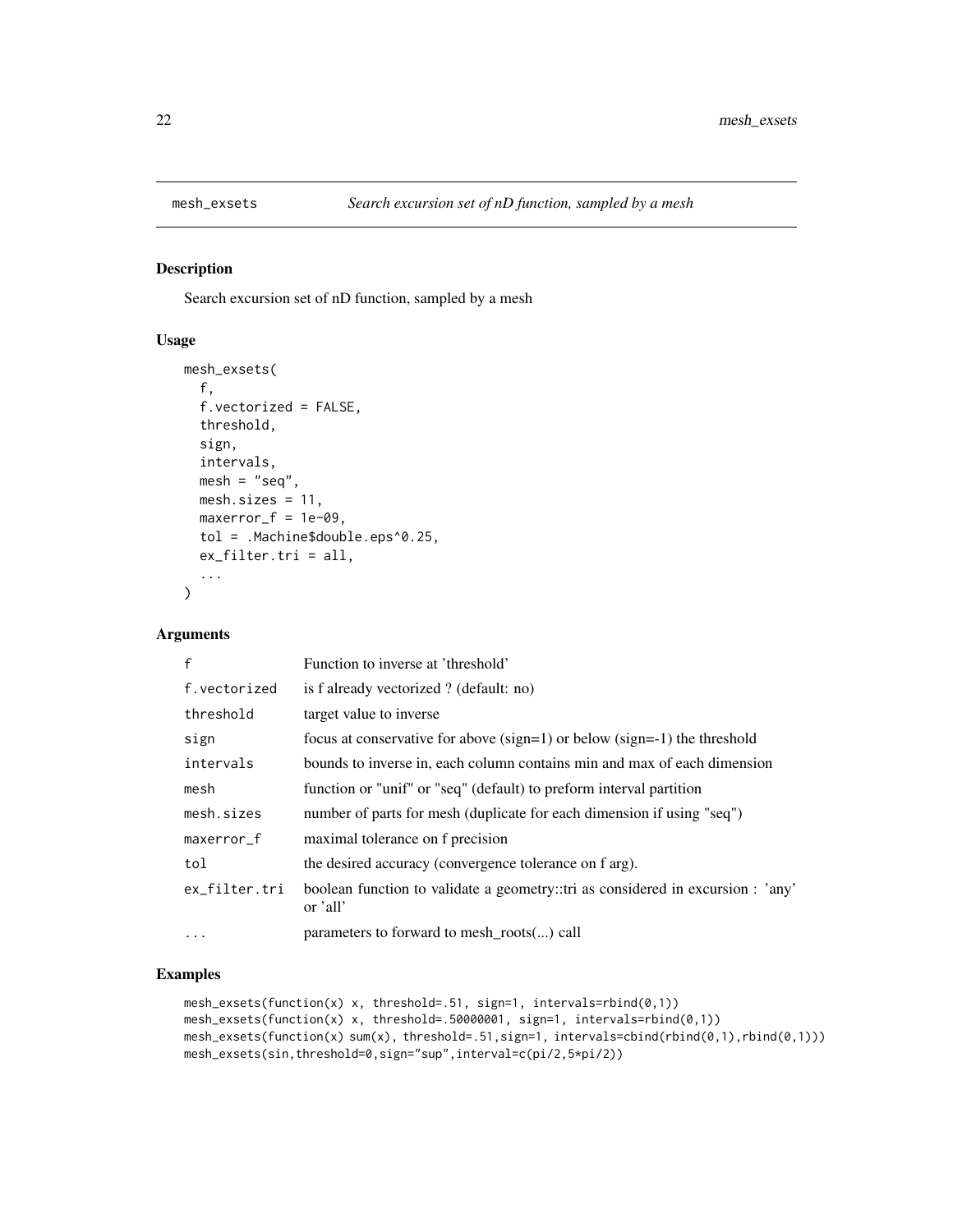## <span id="page-22-0"></span>mesh\_roots 23

```
mesh_exsets(f = function(x) sin(pix[1]) * sin(pix[2]),
            threshold=0, sign=1, intervals = matrix(c(1/2, 5/2, 1/2, 5/2), nrow=2))e = mesh\_exsets(function(x) (0.25+x[1])^2+(0.5+x[2])^2 ,threshold =0.25,sign=-1, intervals=matrix(c(-1,1,-1,1),nrow=2))
plot(e$p,xlim=c(-1,1),ylim=c(-1,1));
apply(e$tri,1,function(tri) polygon(e$p[tri,],col=rgb(.4,.4,.4,.4)))
## Not run:
e = mesh\_exsets(function(x) (0.5+x[1])^2+(-0.5+x[2])^2+(0.+x[3])^2,threshold = .25, sign=-1, mesh="unif", mesh.sizes = 10,
              intervals=matrix(c(-1,1,-1,1,-1,1),nrow=2))
rgl::plot3d(e$p,xlim=c(-1,1),ylim=c(-1,1),zlim=c(-1,1));
apply(e$tri,1,function(tri)rgl::lines3d(e$p[tri,]))
## End(Not run)
```
mesh\_roots *Multi Dimensional Multiple Roots (Zero) Finding, sampled by a mesh*

#### Description

Multi Dimensional Multiple Roots (Zero) Finding, sampled by a mesh

#### Usage

```
mesh_roots(
 f,
  f.vectorized = FALSE,
 intervals,
 mesh = "seq",mesh.sizes = 11,
 maxerror_f = 1e-07,
  tol = .Machine$double.eps^0.25,
  ...
)
```
#### Arguments

| $\mathbf{f}$ | Function (one or more dimensions) to find roots of                       |
|--------------|--------------------------------------------------------------------------|
| f.vectorized | is f already vectorized ? (default: no)                                  |
| intervals    | bounds to inverse in, each column contains min and max of each dimension |
| mesh         | function or "unif" or "seq" (default) to preform interval partition      |
| mesh.sizes   | number of parts for mesh (duplicate for each dimension if using "seq")   |
| maxerror_f   | the maximum error on f evaluation (iterates over uniroot to converge).   |
| tol          | the desired accuracy (convergence tolerance on f arg).                   |
|              | Other args for f                                                         |
|              |                                                                          |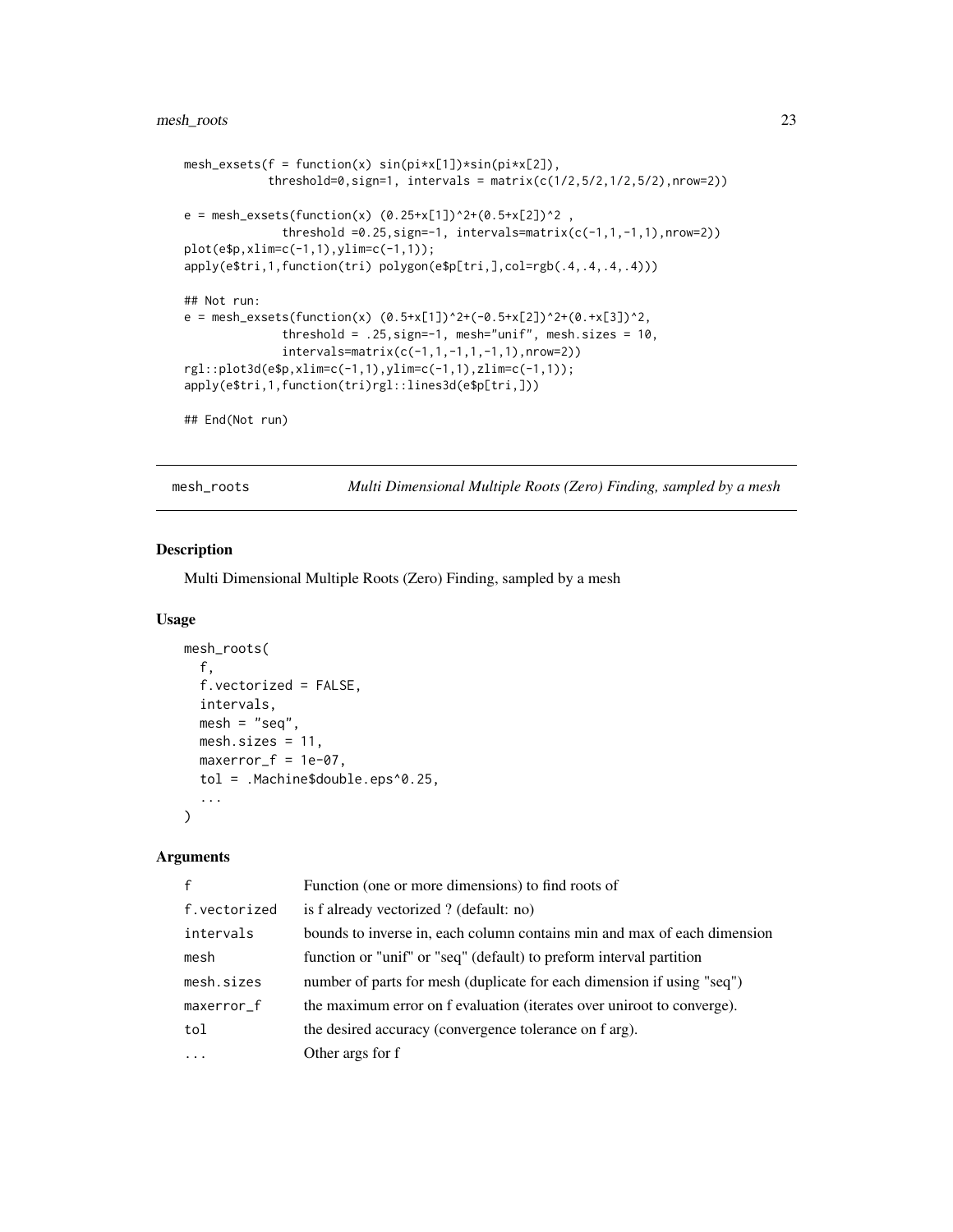## <span id="page-23-0"></span>Value

matrix of x, so  $f(x)=0$ 

#### Examples

```
mesh_roots(function(x) x-.51, intervals=rbind(0,1))
mesh_roots(function(x) sum(x)-.51, intervals=cbind(rbind(0,1),rbind(0,1)))
mesh_roots(sin,intervals=c(pi/2,5*pi/2))
mesh_roots(f = function(x) sin(pix[1]) * sin(pix[2]),intervals = matrix(c(1/2, 5/2, 1/2, 5/2), nrow=2))r = mesh\_roots(function(x) (0.25+x[1])^2+(0.5+x[2])^2-.25,intervals = matrix(c(-1,1,-1,1),nrow=2))plot(r,xlim=c(-1,1),ylim=c(-1,1))
r = mesh\_roots(function(x) (0.5+x[1])^2+(-0.5+x[2])^2+(0.+x[3])^2- .25,mesh.sizes = 11,
               intervals=matrix(c(-1,1,-1,1,-1,1),nrow=2))
scatterplot3d::scatterplot3d(r,xlim=c(-1,1),ylim=c(-1,1),zlim=c(-1,1))
mesh_roots(function(x)exp(x)-1,intervals=c(-1,2))
mesh_roots(function(x)exp(1000*x)-1,intervals=c(-1,2))
```

```
min_dist Minimal distance between one point to many points
```
#### Description

Minimal distance between one point to many points

#### Usage

 $min\_dist(x, X, norm = rep(1, ncol(X)))$ 

#### Arguments

|      | one point                                                       |
|------|-----------------------------------------------------------------|
|      | matrix of points (same number of columns than x)                |
| norm | normalization vecor of distance (same number of columns than x) |

## Value

minimal distance

```
min_dist(runif(3),matrix(runif(30),ncol=3))
```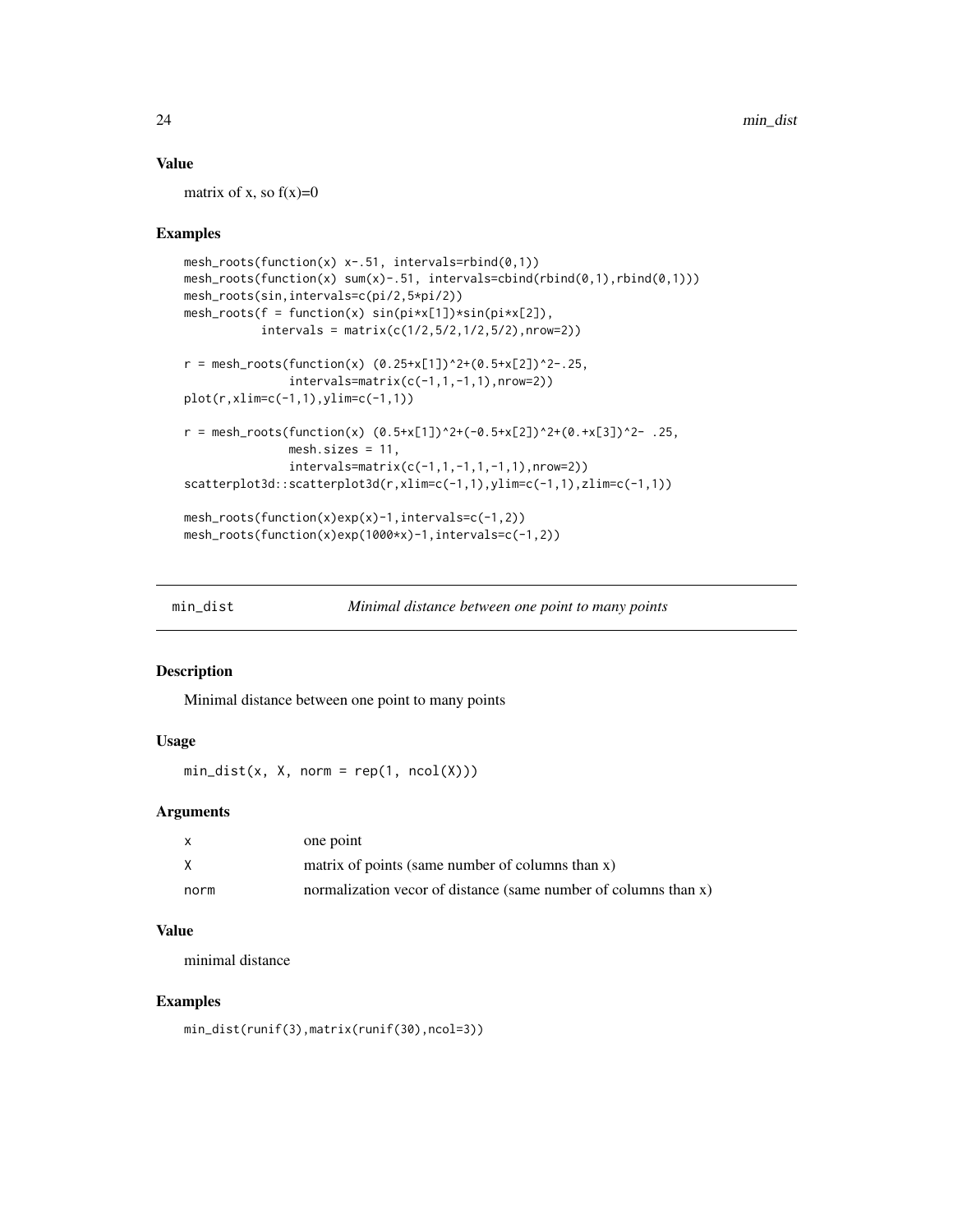<span id="page-24-0"></span>

#### Description

Plot a two dimensional mesh

## Usage

plot2d\_mesh(mesh, color = "black", ...)

## Arguments

| mesh                    | 2-dimensional mesh to draw                 |
|-------------------------|--------------------------------------------|
| color                   | color of the mesh                          |
| $\cdot$ $\cdot$ $\cdot$ | optional arguments passed to plot function |

## Examples

```
plot2d_mesh(mesh_exsets(f = function(x) sin(pi*x[1])*sin(pi*x[2]),
                        threshold=0,sign=1, mesh="unif",mesh.size=11,
                        intervals = matrix(c(1/2, 5/2, 1/2, 5/2), nrow=2)))
```
plot3d\_mesh *Plot a three dimensional mesh*

## Description

Plot a three dimensional mesh

## Usage

```
plot3d_mesh(mesh, view = "scatterplot3d", color = "black", ...)
```
## Arguments

| mesh  | 3-dimensional mesh to draw                              |
|-------|---------------------------------------------------------|
| view  | 3d framework to use: 'rgl' or 'scatterplot3d' (default) |
| color | color of the mesh                                       |
|       | optional arguments passed to plot function              |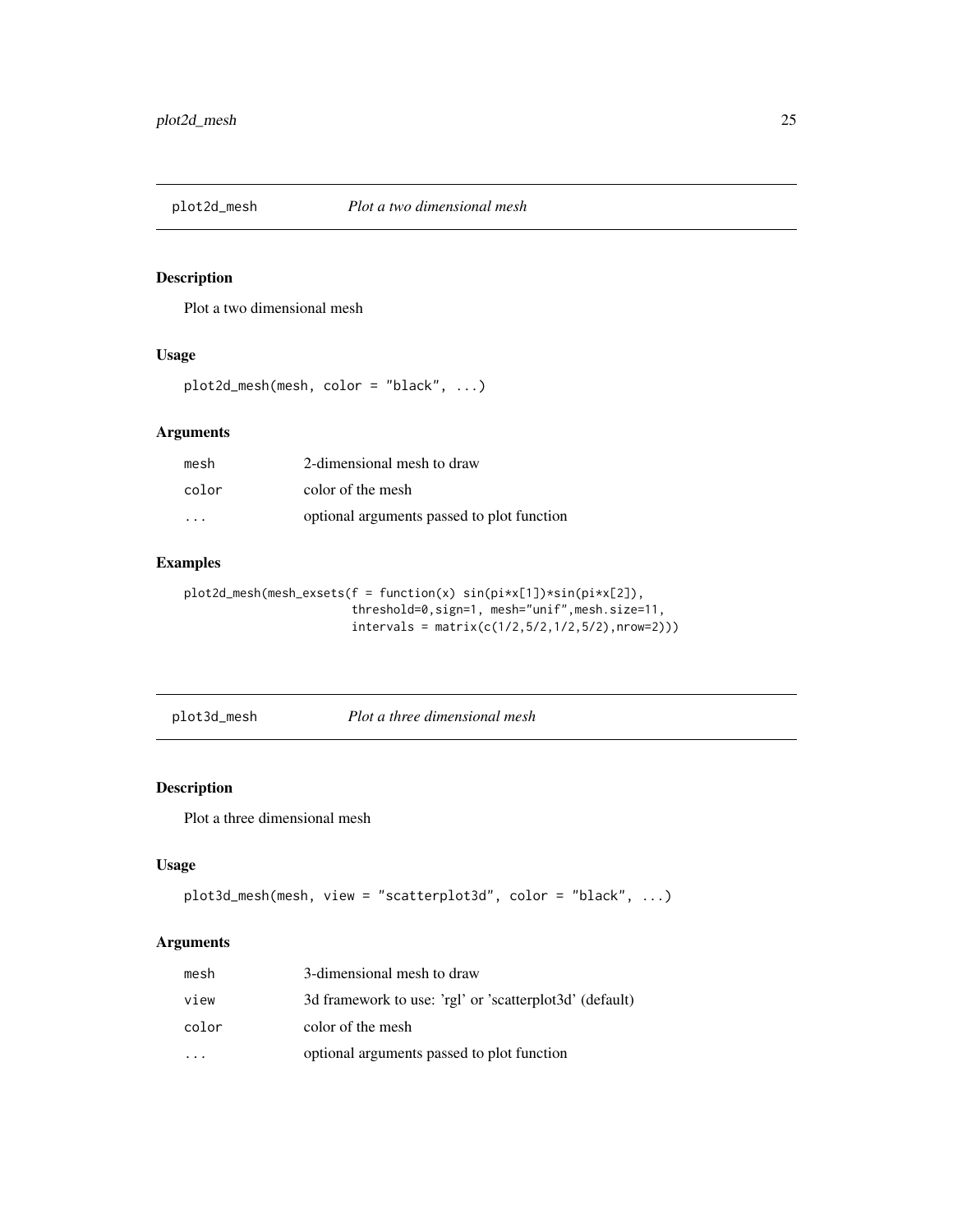### <span id="page-25-0"></span>Examples

```
plot2d_mesh(mesh_exsets(f = function(x) sin(pi*x[1])*sin(pi*x[2]),
                        threshold=0,sign=1, mesh="unif",mesh.size=11,
                        intervals = matrix(c(1/2, 5/2, 1/2, 5/2), nrow=2)))plot3d_mesh(mesh_exsets(function(x) (0.5+x[1])^2+(-0.5+x[2])^2+(0.+x[3])^2,
                        threshold = .25, sign=-1, mesh="unif", mesh.sizes = 10,
                        intervals=matrix(c(-1,1,-1,1,-1,1),nrow=2)))
plot3d_mesh(mesh_exsets(function(x) (0.5+x[1])^2+(-0.5+x[2])^2+(0.+x[3])^2,
                        threshold = .25, sign=-1, mesh="unif", mesh.sizes = 10,
                        intervals=matrix(c(-1,1,-1,1,-1,1),nrow=2)),mode='rgl')
```
plot\_mesh *Plot a one dimensional mesh*

#### Description

Plot a one dimensional mesh

## Usage

```
plot_mesh(mesh, y = 0, color = "black", ...)
```
#### Arguments

| mesh  | 1-dimensional mesh to draw                 |
|-------|--------------------------------------------|
| У     | ordinate value where to draw the mesh      |
| color | color of the mesh                          |
|       | optional arguments passed to plot function |

```
plot_mesh(mesh_exsets(function(x) x, threshold=.51, sign=1, intervals=rbind(0,1)))
plot_mesh(mesh_exsets(function(x) (x-.5)^2, threshold=.1, sign=-1, intervals=rbind(0,1)))
```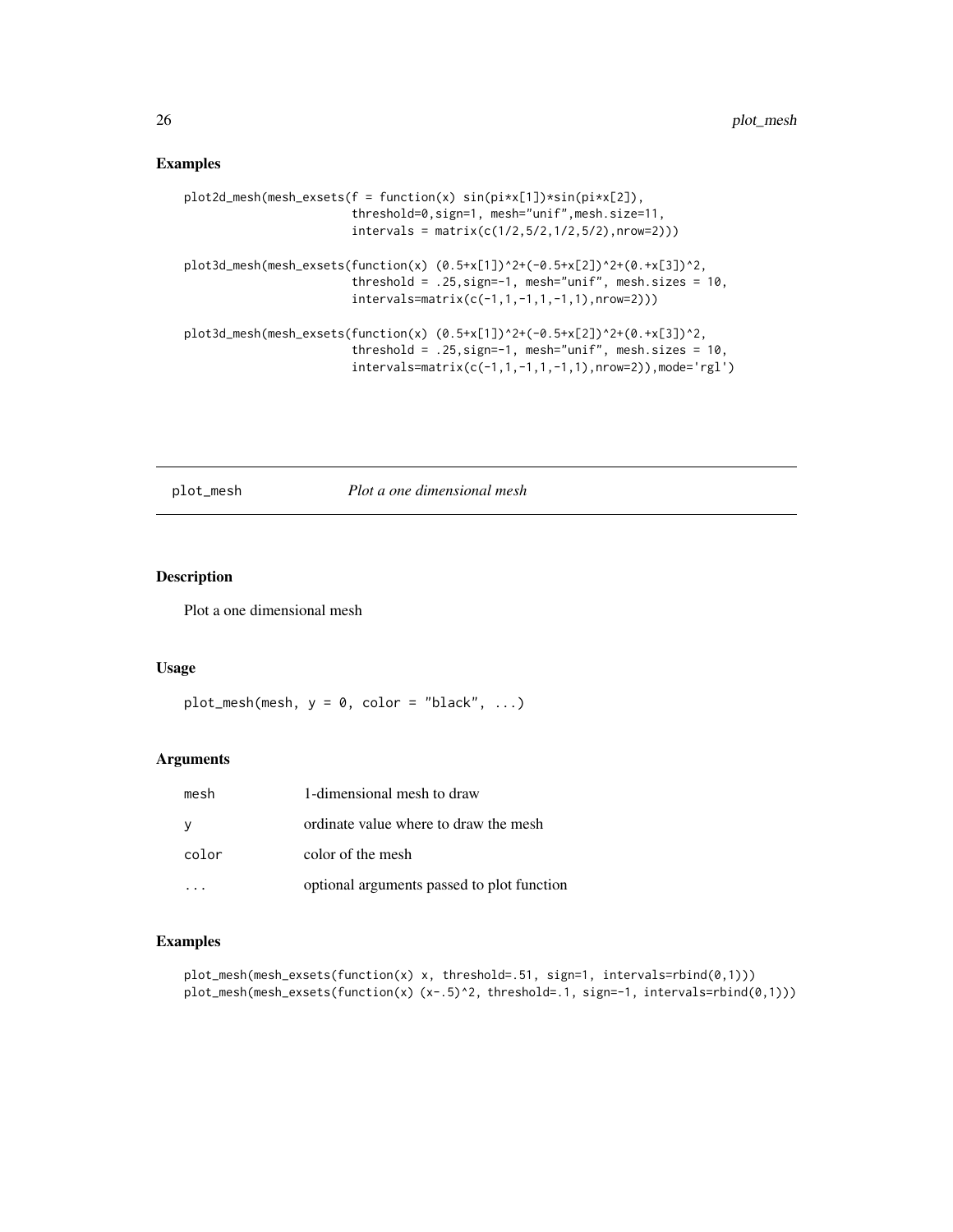<span id="page-26-0"></span>points\_in.mesh *Extract points of mesh which belong to the mesh triangulation (may not contain all points)*

## Description

Extract points of mesh which belong to the mesh triangulation (may not contain all points)

## Usage

points\_in.mesh(mesh)

## Arguments

mesh mesh (list(p,tri,...) from geometry)

## Value

points coordinates inside the mesh triangulation

| points_out.mesh | Extract points of mesh which do not belong to the mesh triangulation |
|-----------------|----------------------------------------------------------------------|
|                 | (may not contain all points)                                         |

## Description

Extract points of mesh which do not belong to the mesh triangulation (may not contain all points)

#### Usage

```
points_out.mesh(mesh)
```
#### Arguments

mesh (list(p,tri,...) from geometry)

#### Value

points coordinates outside the mesh triangulation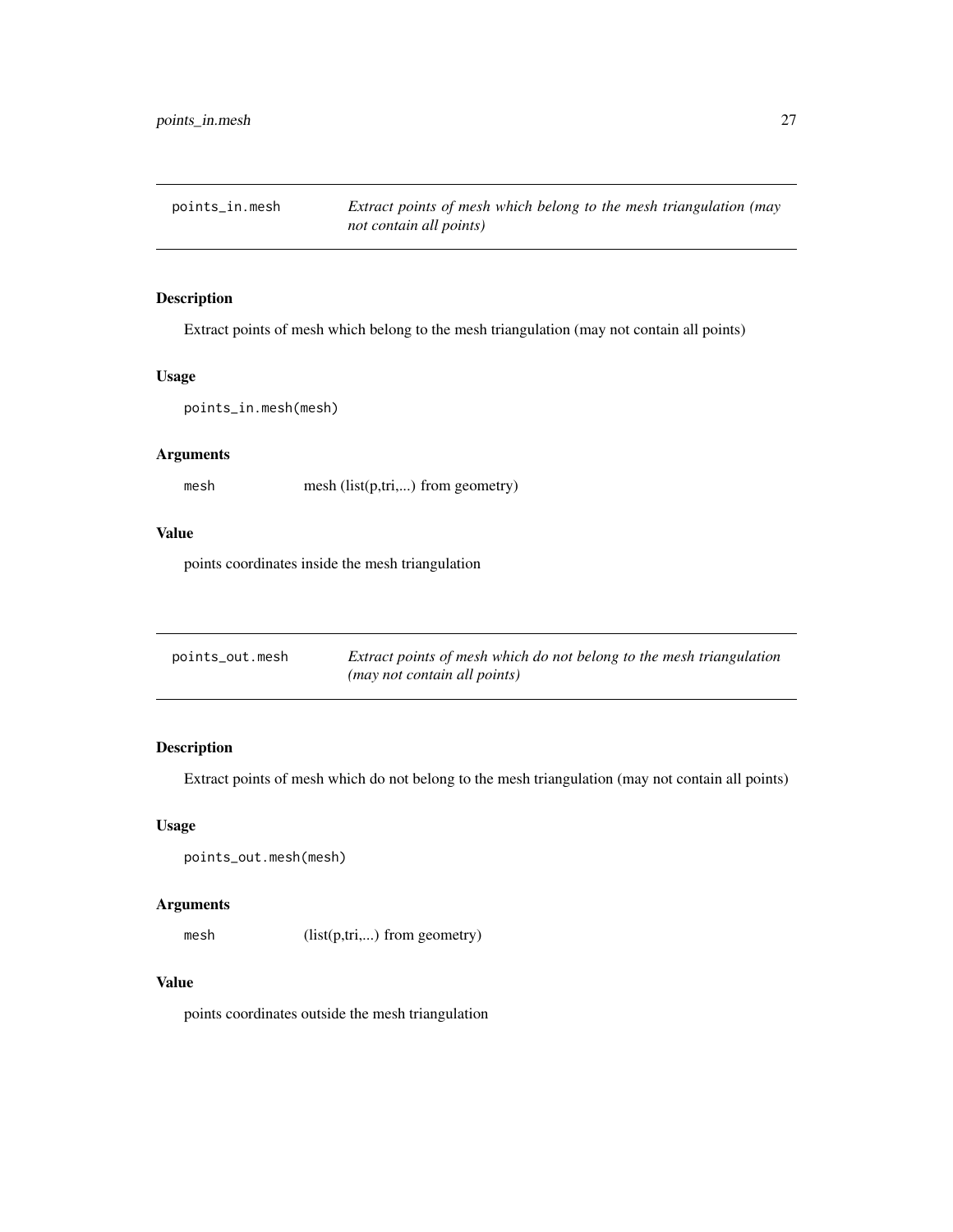## <span id="page-27-0"></span>Description

Search one root with given precision (on y). Iterate over uniroot as long as necessary.

## Usage

```
root(
  f,
  lower,
 upper,
 maxerror_f = 1e-07,
 f_lower = f(lower, \ldots),f_{\text{upper}} = f(\text{upper}, \ldots),tol = .Machine$double.eps^0.25,
  convexity = 0,
  ...
)
```
#### Arguments

| $\mathsf{f}$ | the function for which the root is sought.                                                  |
|--------------|---------------------------------------------------------------------------------------------|
| lower        | the lower end point of the interval to be searched.                                         |
| upper        | the upper end point of the interval to be searched.                                         |
| maxerror_f   | the maximum error on f evaluation (iterates over uniroot to converge).                      |
| $f\_lower$   | the same as f(lower).                                                                       |
| $f$ _upper   | the same as f(upper).                                                                       |
| tol          | the desired accuracy (convergence tolerance on f arg).                                      |
| convexity    | the learned convexity factor of the function, used to reduce the boundaries for<br>uniroot. |
| $\ddotsc$    | additional named or unnamed arguments to be passed to f.                                    |

#### Author(s)

Yann Richet, IRSN

```
f=function(x) {cat("f");1-exp(x)}; f(root(f,lower=-1,upper=2))
f=function(x) {cat("f");exp(x)-1}; f(root(f,lower=-1,upper=2))
.f = function(x) 1-exp(1*x)f = function(x) {cat("f")}; y = .f(x); points(x, y, pch=20, col=rgb(0, 0, 0, .2)); y}
```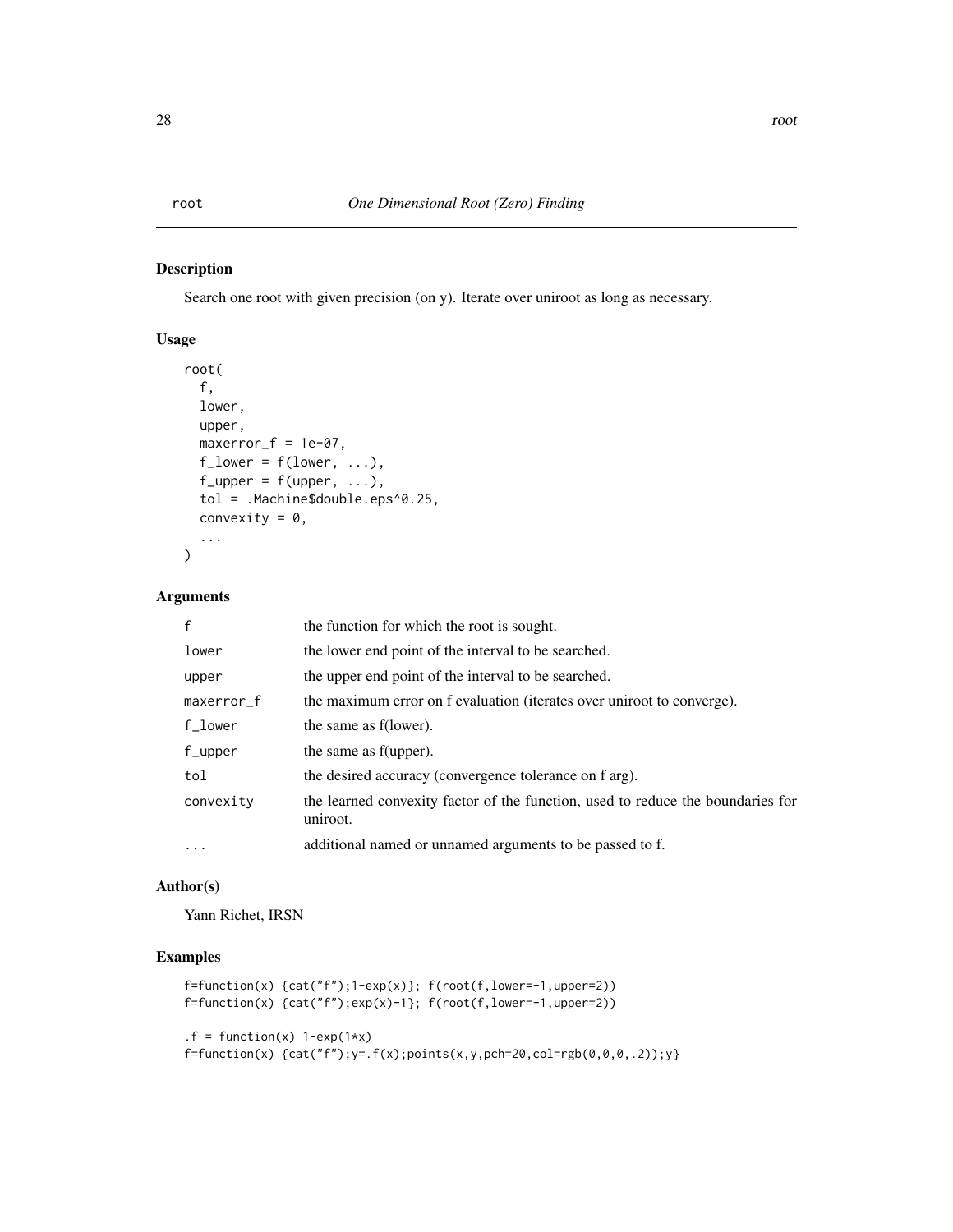#### <span id="page-28-0"></span>roots and the control of the control of the control of the control of the control of the control of the control of the control of the control of the control of the control of the control of the control of the control of th

```
plot(.f,xlim=c(-1,2)); f(root(f,lower=-1,upper=2))
.f = function(x) exp(10*x)-1f=function(x) {cat("f"); y= .f(x); points(x, y, pch=20); y}plot(.f,xlim=c(-1,2)); f(root(f,lower=-1,upper=2))
.f = function(x) exp(100*x) - 1f=function(x) {cat("f"); y= .f(x); points(x,y, pch=20); y}plot(.f,xlim=c(-1,2)); f(root(f,lower=-1,upper=2))
f=function(x) {cat("f")}; exp(100*x)-1}; f(root(f,lower=-1,upper=2))
```
roots *One Dimensional Multiple Roots (Zero) Finding*

## Description

Search multiple roots of 1D function, sampled/splitted by a (1D) mesh

## Usage

```
roots(
  f,
 interval,
 maxerror_f = 1e-07,
 split = "seq",split.size = 11,tol = .Machine$double.eps^0.25,
  ...
)
```
## Arguments

| $\mathbf{f}$ | Function to find roots                                                 |
|--------------|------------------------------------------------------------------------|
| interval     | bounds to inverse in                                                   |
| maxerror_f   | the maximum error on f evaluation (iterates over uniroot to converge). |
| split        | function or "unif" or "seq" (default) to preform interval partition    |
| split.size   | number of parts to perform uniroot inside                              |
| tol          | the desired accuracy (convergence tolerance on f arg).                 |
|              | additional named or unnamed arguments to be passed to f.               |

#### Value

array of x, so  $f(x)$ =target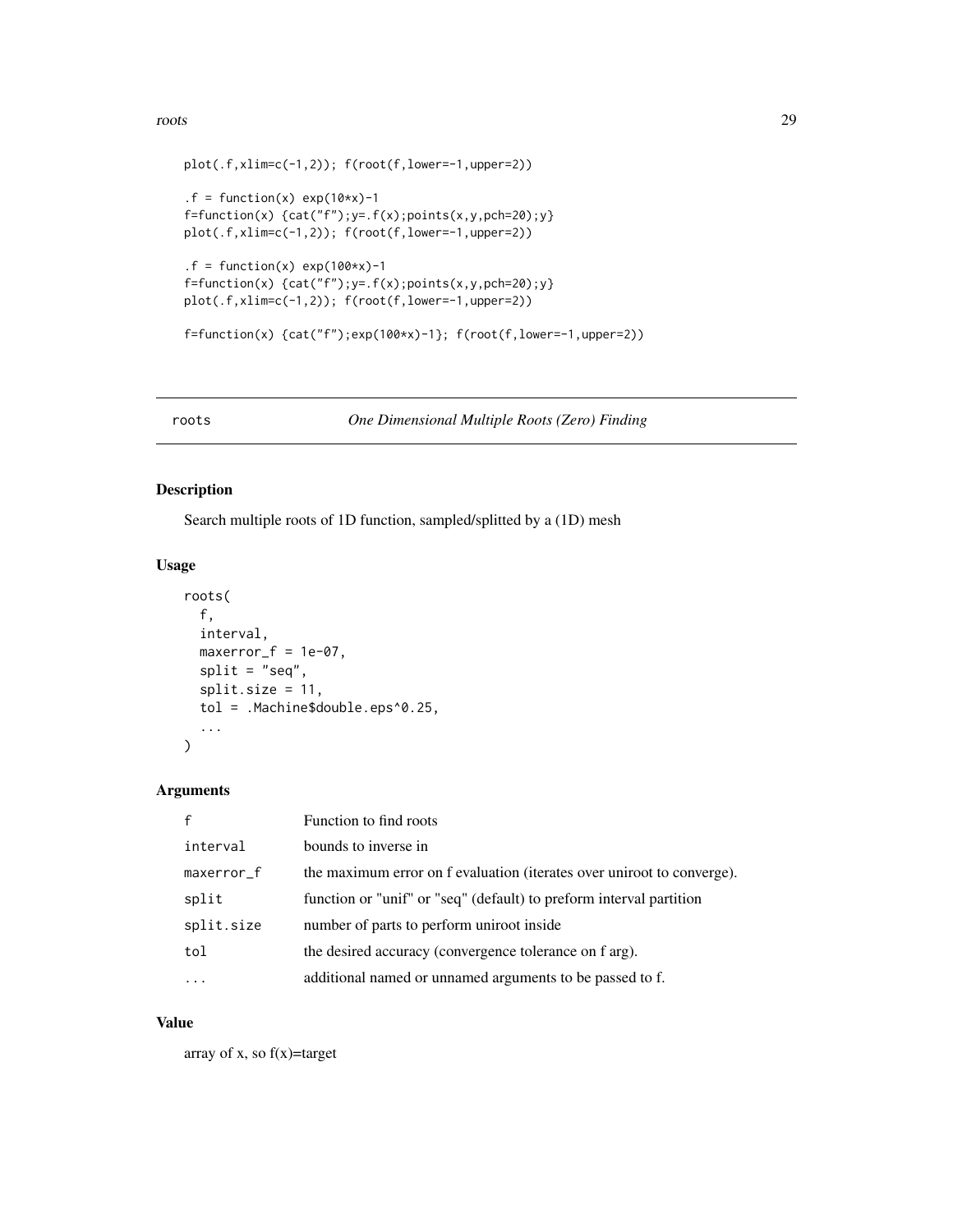#### Examples

```
roots(sin,interval=c(pi/2,5*pi/2))
roots(sin,interval=c(pi/2,1.5*pi/2))
f=function(x)exp(x)-1;
f(roots(f,interval=c(-1,2)))
f=function(x)exp(1000*x)-1;f(roots(f,interval=c(-1,2)))
```
<span id="page-29-1"></span>

| sectionview | Plot a section view of a kriging or modelPredict model including de- |
|-------------|----------------------------------------------------------------------|
|             | sign points, or a function.                                          |

#### Description

Plot one section view per dimension of a kriging, modelPredict model or function. It is useful for a better understanding of a model behaviour (including uncertainty).

#### Usage

```
sectionview(model, ...)
```
## Arguments

| model | an object of class "km", a list that can be used in a "model Predict" call, or a<br>function.  |
|-------|------------------------------------------------------------------------------------------------|
| .     | other arguments of the contourview. km, contourview. list or contourview. function<br>function |

```
## A 2D example - Branin-Hoo function
## a 16-points factorial design, and the corresponding response
d \leq 2; n \leq -16design.fact \leq expand.grid(seq(0, 1, length = 4), seq(0, 1, length = 4))
design.fact <- data.frame(design.fact); names(design.fact) <- c("x1", "x2")
y <- branin(design.fact)
## kriging model 1 : matern5_2 covariance structure, no trend, no nugget effect
m1 <- km(design = design.fact, response = y)
sectionview(m1, center = c(.333, .333))sectionview(branin, dim = 2, center = c(.333, .333), add=TRUE)
```
<span id="page-29-0"></span>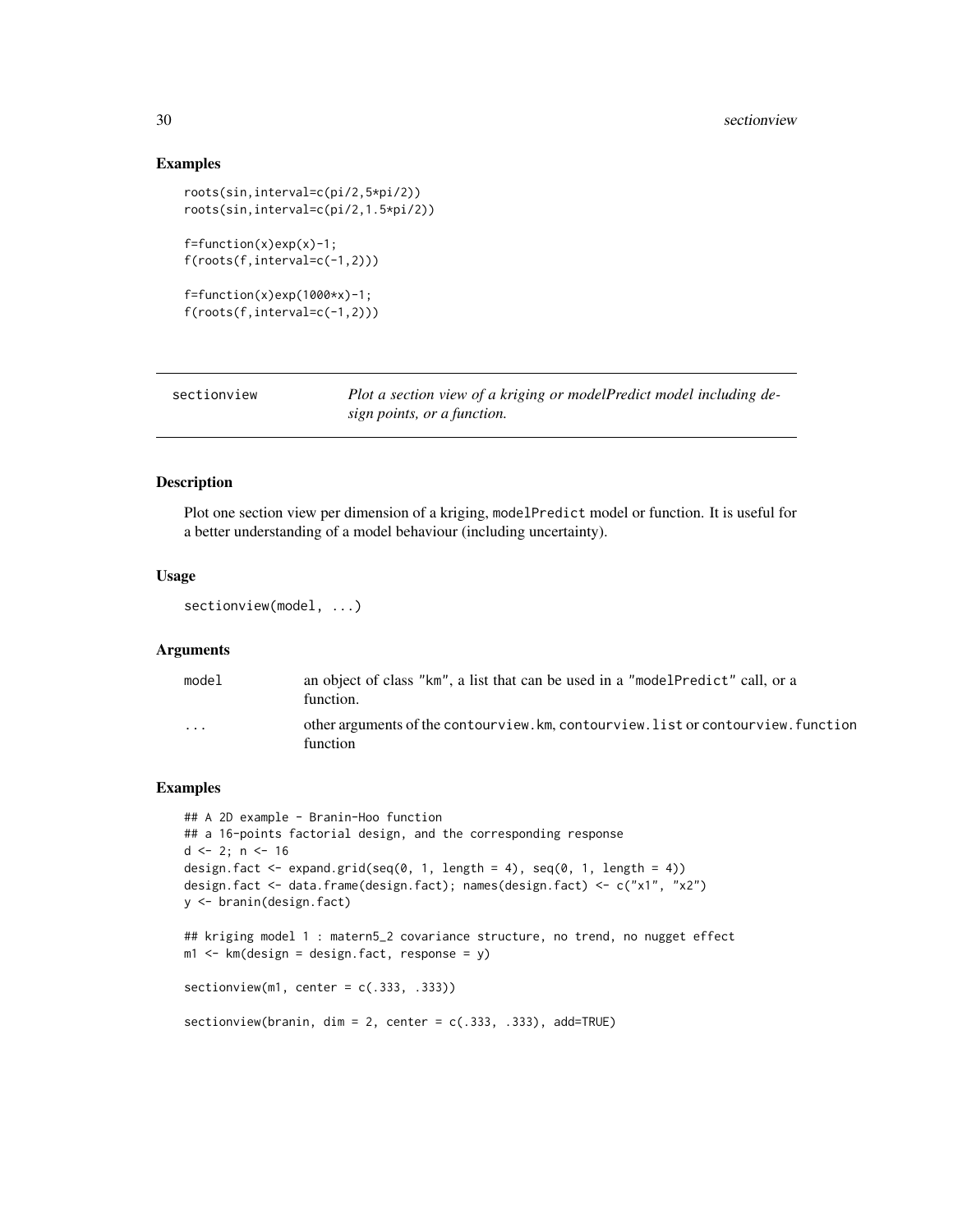<span id="page-30-1"></span><span id="page-30-0"></span>

## Description

Plot a 3-D view of a kriging or modelPredict model. It is useful for a better understanding of a model behaviour.

#### Usage

```
sectionview3d(model, ...)
```
#### Arguments

| model                   | an object of class "km", a list that can be used in a "model Predict" call, or a<br>function.  |
|-------------------------|------------------------------------------------------------------------------------------------|
| $\cdot$ $\cdot$ $\cdot$ | other arguments of the contourview. km, contourview. list or contourview. function<br>function |

## Examples

```
## A 2D example - Branin-Hoo function
## a 16-points factorial design, and the corresponding response
d \le -2; n \le -16design.fact <- expand.grid(seq(0, 1, length = 4), seq(0, 1, length = 4))
design.fact <- data.frame(design.fact); names(design.fact) <- c("x1", "x2")
y <- branin(design.fact)
## kriging model 1 : matern5_2 covariance structure, no trend, no nugget effect
m1 <- km(design = design.fact, response = y)
sectionview3d(m1)
sectionview3d(branin, dim = 2, add=TRUE)
```
Vectorize.funD *Vectorize a multidimensional Function*

#### Description

Vectorize a d-dimensional (input) function, in the same way that base::Vectorize for 1-dimensional functions.

#### Usage

```
Vectorize.funD(fund, d, .apply = base::apply)
```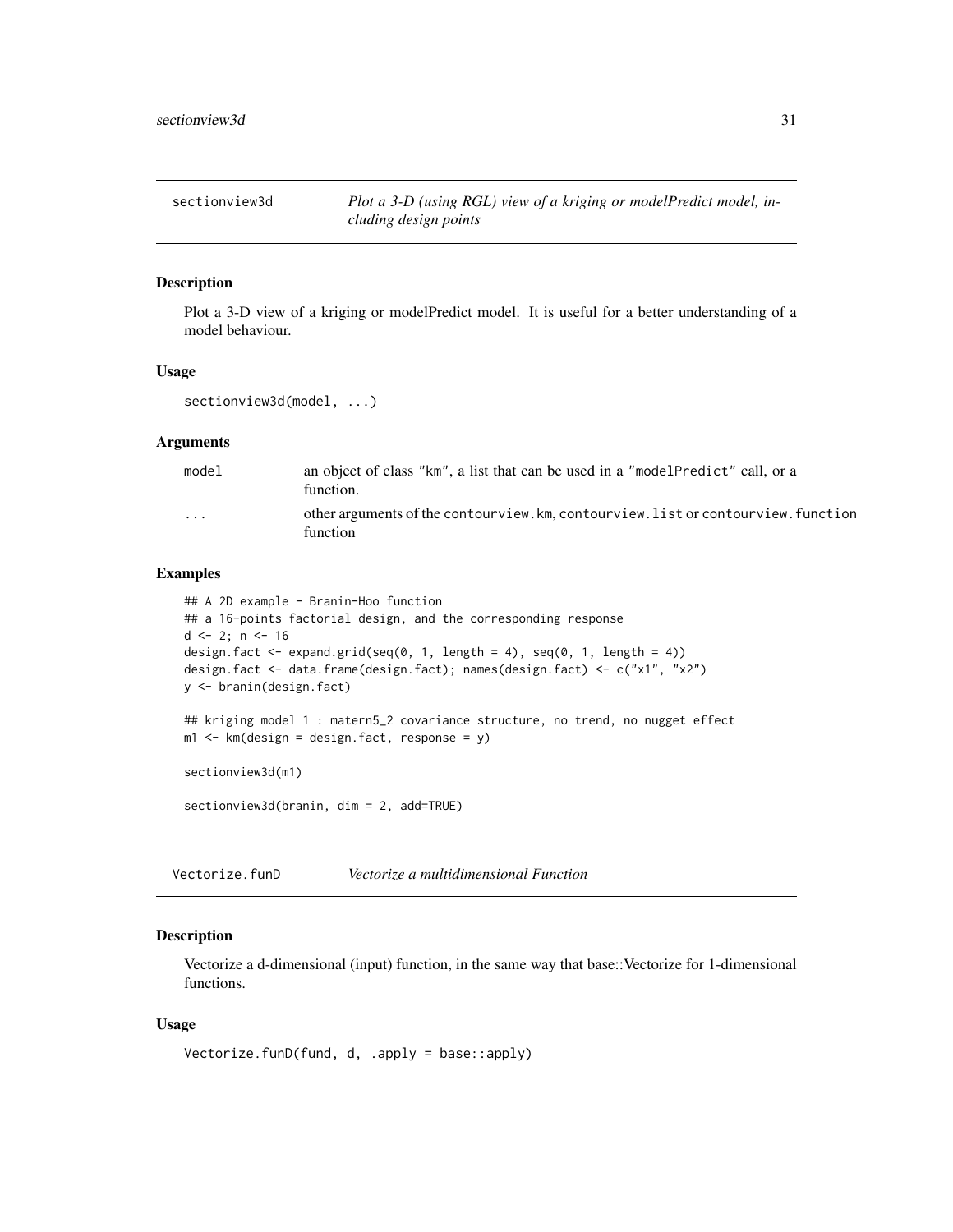## Arguments

| fund   | d-dimensional function to Vectorize                 |
|--------|-----------------------------------------------------|
| d      | dimension of input arguments of fund                |
| .apply | which vectorization to use (default is base::apply) |

## Value

a vectorized function (to be called on matrix argument, on each row)

## Examples

```
f = function(x)x[1]+1; f(1:10); F = Vectorize.find(f,1);F(1:10); #F = Vectorize(f); F(1:10);
```
 $f2 = function(x)x[1]+x[2]; f2(1:10); F = Vectorize.find(f2,2);$  $F$ (cbind(1:10,11:20)); #F = Vectorize(f);  $F(1:10)$ ;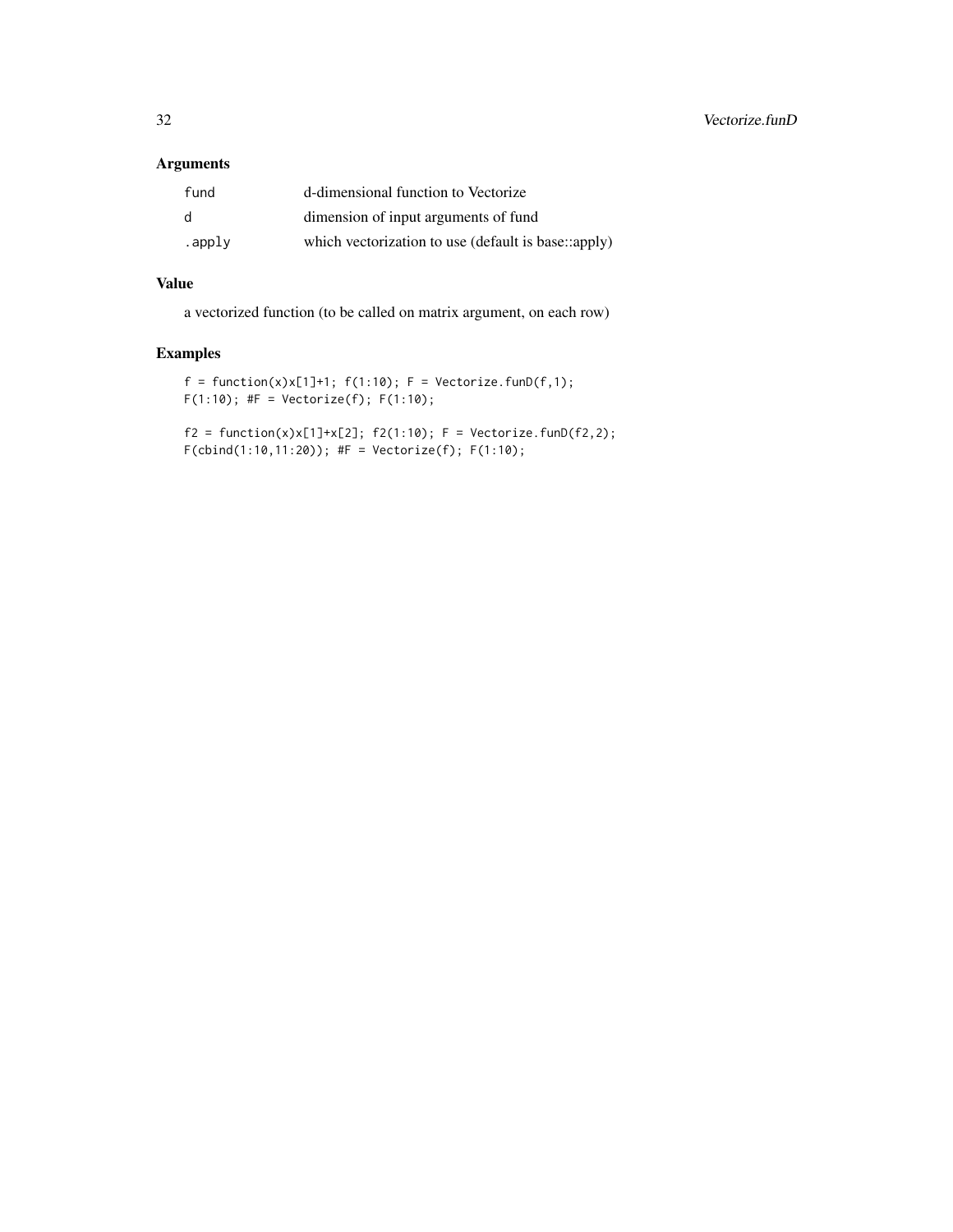# <span id="page-32-0"></span>Index

∗ models contourview.function, [5](#page-4-0) contourview.km, [9](#page-8-0) contourview.list, [15](#page-14-0) Apply.fun, [2](#page-1-0) are\_in.mesh, [3](#page-2-0) combn.design, [3](#page-2-0) contourview, [4](#page-3-0) contourview,function,function-method *(*contourview.function*)*, [5](#page-4-0) contourview,function-method *(*contourview.function*)*, [5](#page-4-0) contourview,km,km-method *(*contourview.km*)*, [9](#page-8-0) contourview,km-method *(*contourview.km*)*, [9](#page-8-0) contourview,list,list-method *(*contourview.list*)*, [15](#page-14-0) contourview,list-method *(*contourview.list*)*, [15](#page-14-0) contourview.function, [5](#page-4-0) contourview.km, [9](#page-8-0) contourview.list, [15](#page-14-0) is\_in.mesh, [20](#page-19-0) is\_in.p, [20](#page-19-0) km, *[13](#page-12-0)*

Memoize.fun, [21](#page-20-0) mesh\_exsets, [22](#page-21-0) mesh\_roots, [23](#page-22-0) min\_dist, [24](#page-23-0) modelPredict, *[19](#page-18-0)*

plot2d\_mesh, [25](#page-24-0) plot3d\_mesh, [25](#page-24-0) plot\_mesh, [26](#page-25-0) points\_in.mesh, [27](#page-26-0) points\_out.mesh, [27](#page-26-0)

```
root, 28
roots, 29
```
sectionview, *[8](#page-7-0)*, [30](#page-29-0) sectionview, function, function-method *(*contourview.function*)*, [5](#page-4-0) sectionview,function-method *(*contourview.function*)*, [5](#page-4-0) sectionview,km,km-method *(*contourview.km*)*, [9](#page-8-0) sectionview,km-method *(*contourview.km*)*, [9](#page-8-0) sectionview,list,list-method *(*contourview.list*)*, [15](#page-14-0) sectionview,list-method *(*contourview.list*)*, [15](#page-14-0) sectionview.function *(*contourview.function*)*, [5](#page-4-0) sectionview.km, *[13](#page-12-0)* sectionview.km *(*contourview.km*)*, [9](#page-8-0) sectionview.list, *[19](#page-18-0)* sectionview.list *(*contourview.list*)*, [15](#page-14-0) sectionview3d, *[8](#page-7-0)*, [31](#page-30-0) sectionview3d, function, function-method *(*contourview.function*)*, [5](#page-4-0) sectionview3d,function-method *(*contourview.function*)*, [5](#page-4-0) sectionview3d,km,km-method *(*contourview.km*)*, [9](#page-8-0) sectionview3d,km-method *(*contourview.km*)*, [9](#page-8-0) sectionview3d,list,list-method *(*contourview.list*)*, [15](#page-14-0) sectionview3d,list-method *(*contourview.list*)*, [15](#page-14-0) sectionview3d.function *(*contourview.function*)*, [5](#page-4-0) sectionview3d.km, *[13](#page-12-0)*, *[19](#page-18-0)*